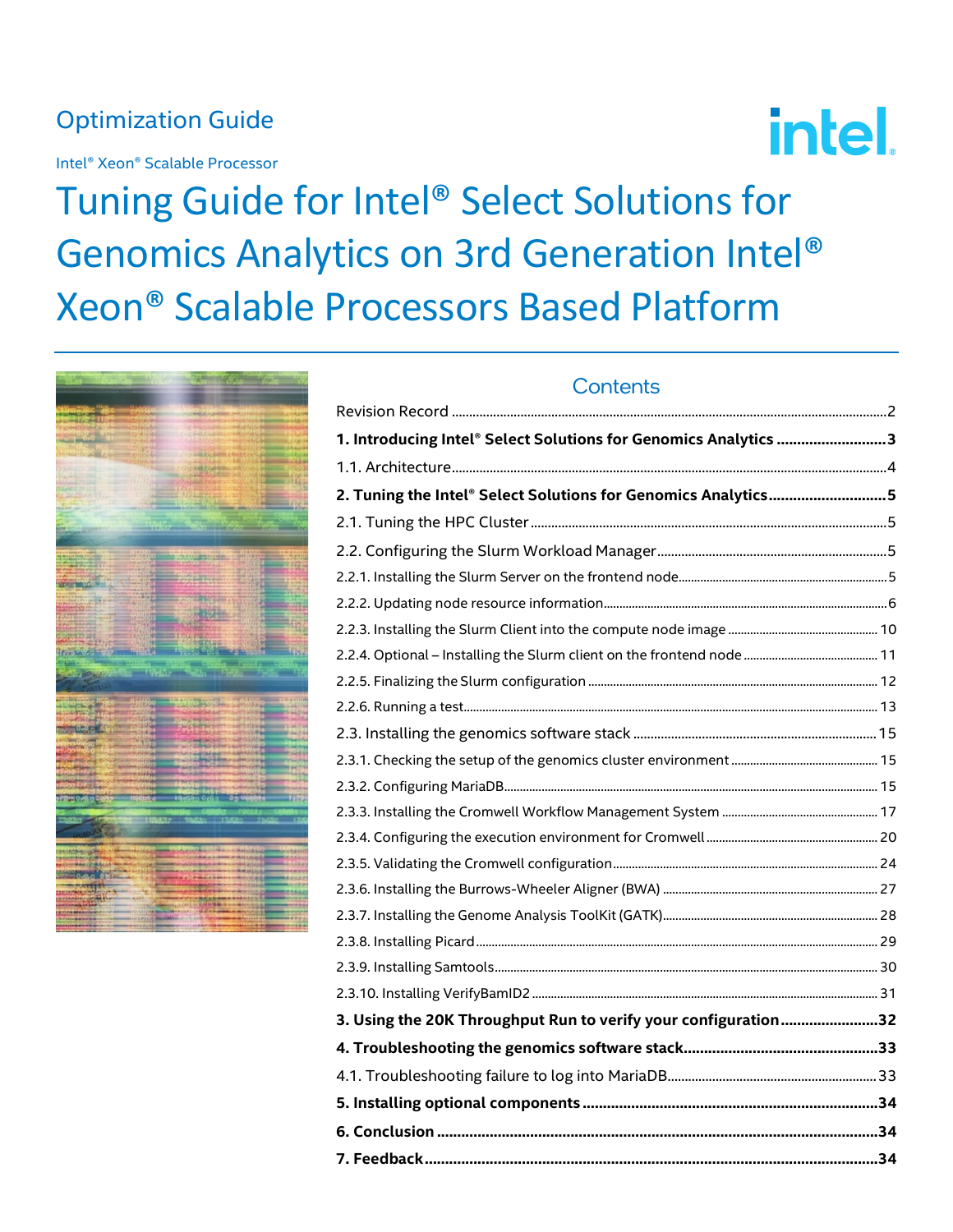# Revision Record

<span id="page-1-0"></span>

| <b>Date</b> | Rev. | <b>Description</b> |
|-------------|------|--------------------|
| 02/11/2022  | 1.0  | Initial draft      |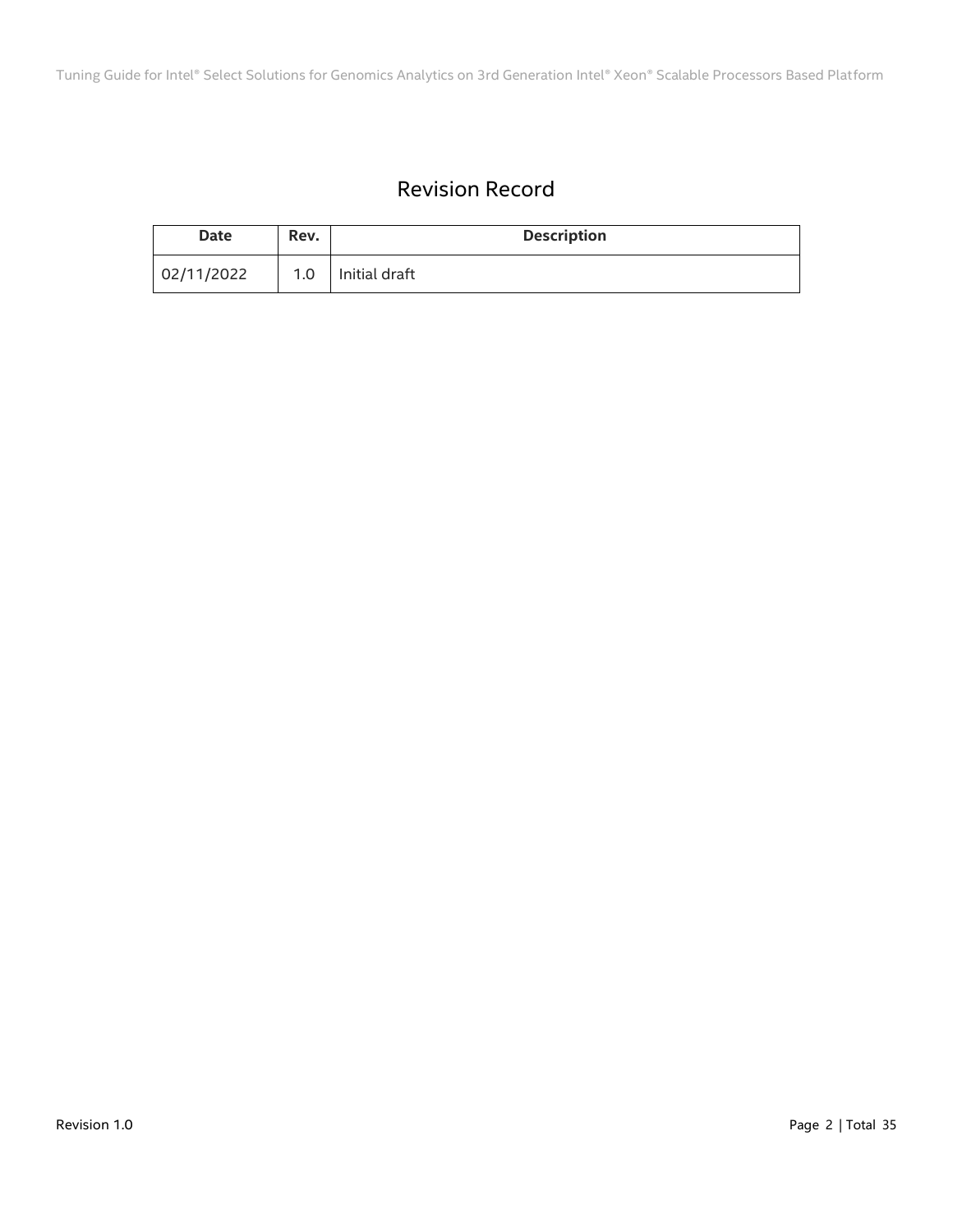# <span id="page-2-0"></span>1. Introducing Intel® Select Solutions for Genomics Analytics

This guide focuses on software configuration recommendations for users who are already familiar with the Intel® Select Solutions for Genomics Analytics. The following guide contains the hardware configuration for the HPC clusters that are used to run this software: *HPC Cluster Tuning on 3rd Generation Intel® Xeon® Scalable Processors*. However, please carefully consider all of these settings based on your specific scenarios. Intel® Select Solutions for Genomics Analytics can be deployed in multiple ways and this is a reference to one use-case.

Genomics analysis is accomplished using a suite of software tools including the following:

- Genomic Analysis Toolkit (GATK) Version 4.1.9.0 is used for variant discovery. GATK is the industry standard for identifying SNPs and indels in germline DNA and RNAseq data. It includes utilities to perform tasks such as processing and quality control of high-throughput sequencing data.
- Cromwell Version 52 is a Workflow Management System for scientific workflows. These workflows are described in the Workflow Description Language (WDL). Cromwell tracks workflows and stores the output of tasks in a MariaDB database.
- Burrows-Wheeler Aligner (BWA) Version 0.7.17 is used for mapping low-divergent sequences against a large reference genome, such as the human genome.
- Picard Version 2.23.8 is set of tools used to manipulate high-throughput sequencing (HTS) data stored in various file formats such as: SAM, BAM, CRAM, or VCF.
- VerifyBAMID2 works with Samtools Version 1.9 to verify whether sample genomic data matches previously known genotypes. It can also detect sample contamination.
- Samtools Version 1.9 are used to interact with high-throughput sequencing data including: reading, writing, editing, indexing, or viewing data stored in the SAM, BAM, or CRAM format. It is also used for reading or writing BCF2, VCF, or gVCF files and for calling, filtering, or summarizing SNP and short indel sequence variants.
- 20K Throughput Run is a simple and quick benchmark test used to ensure that the most important functions of your HPC cluster are configured correctly.
- Optional: Intel® System Configuration Utility (SYSCFG) Version 14.2 Build 8 command-line utility can be used to save and to restore system BIOS and management firmware settings.

These prerequisites are required:

- Git is a version control system for tracking changes.
- Either Java 8 or the Java Runtime Environment (JRE) plus the Software Developers Kit (SDK) 1.8 is required to run Cromwell.
- Python Version 2.6 or greater is required for the gatk-launch. Newer tools and workflows require Python 3.6.2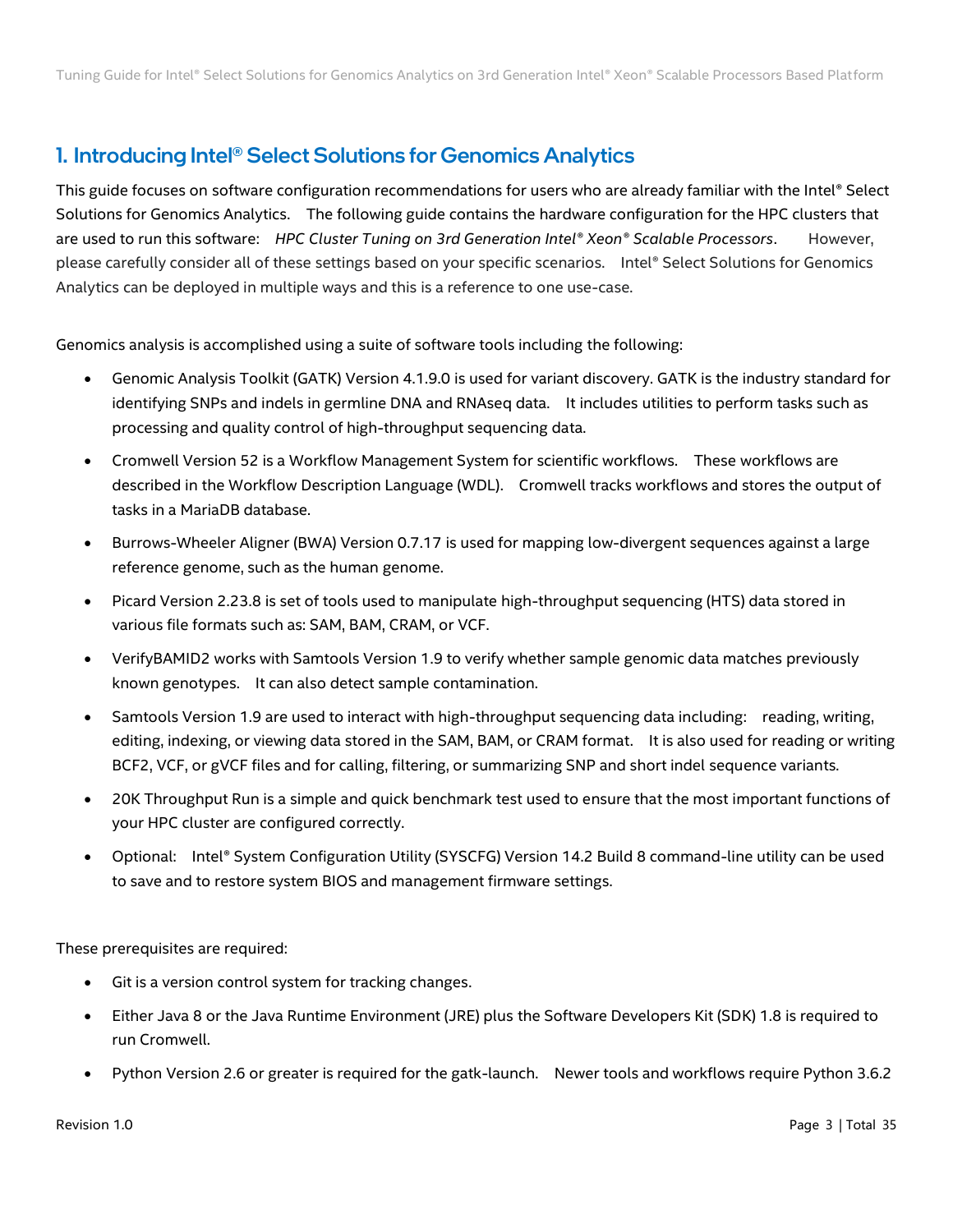along with other Python packages. Use the Conda package manager to manage your environment and dependencies.

- Slurm Workload Manager provides a means of scheduling jobs and allocating cluster resources to those jobs. For a detailed description of Slurm, please visit: [https://slurm.schedmd.com/documentation.html.](https://slurm.schedmd.com/documentation.html)
- sbt is required to compile Cromwell.
- MariaDB is used by Cromwell for persistent storage.
- R, Rscript, gsalib, ggplot2, reshape, and gplots are used by GATK to produce plots.

**3rd Generation Intel**® **Xeon**® **Scalable processors** deliver platforms with built-in AI acceleration that can be optimized for many workloads. They provide a performance foundation to help speed data's transformative impact, from a multi-cloud environment to the intelligent edge and back. Improvements of particular interest to this workload are:

- Enhanced Performance
- Increased DDR4 Memory Speed & Capacity
- Intel® Advanced Vector Extensions
- Intel® Genomics Kernel Library with AVX-512

# <span id="page-3-0"></span>1.1. Architecture

Scientists use tools such as, the Genomic Analysis Toolkit, along with WDL scripts to process DNA and RNA data. Cromwell is used to manage the workflow. SLURM is used to schedule jobs and to allocate cluster resources to those jobs. This diagram shows the software and hardware used in the Intel® Select Solutions for Genomics Analytics.

| <b>APPLICATION</b>    |                                          | <b>Pre-packaged Genomics</b><br><b>Applications</b>  | gatk                                                        | <b>BWA</b>                                   |
|-----------------------|------------------------------------------|------------------------------------------------------|-------------------------------------------------------------|----------------------------------------------|
| <b>PLATFORM</b>       | Cromwell<br>Workflow<br><b>Execution</b> | Worldflow<br>Description<br>Language<br>$\sim$ (wdl) | <b>Optimized</b><br><b>Genomics</b><br><b>Kemel Library</b> | <b>GenomicsDB</b><br>Large-scale<br>Analysis |
| <b>INFRASTRUCTURE</b> |                                          | <b>Job Scheduler</b><br><b>I</b> : slurm             | <b>Storage Mgmt</b>                                         |                                              |
| <b>HARDWARE</b>       |                                          | (intel)<br><b>XEON</b><br>inside <sup>®</sup>        | (intel)<br><b>SSD</b><br>inside <sup>®</sup>                |                                              |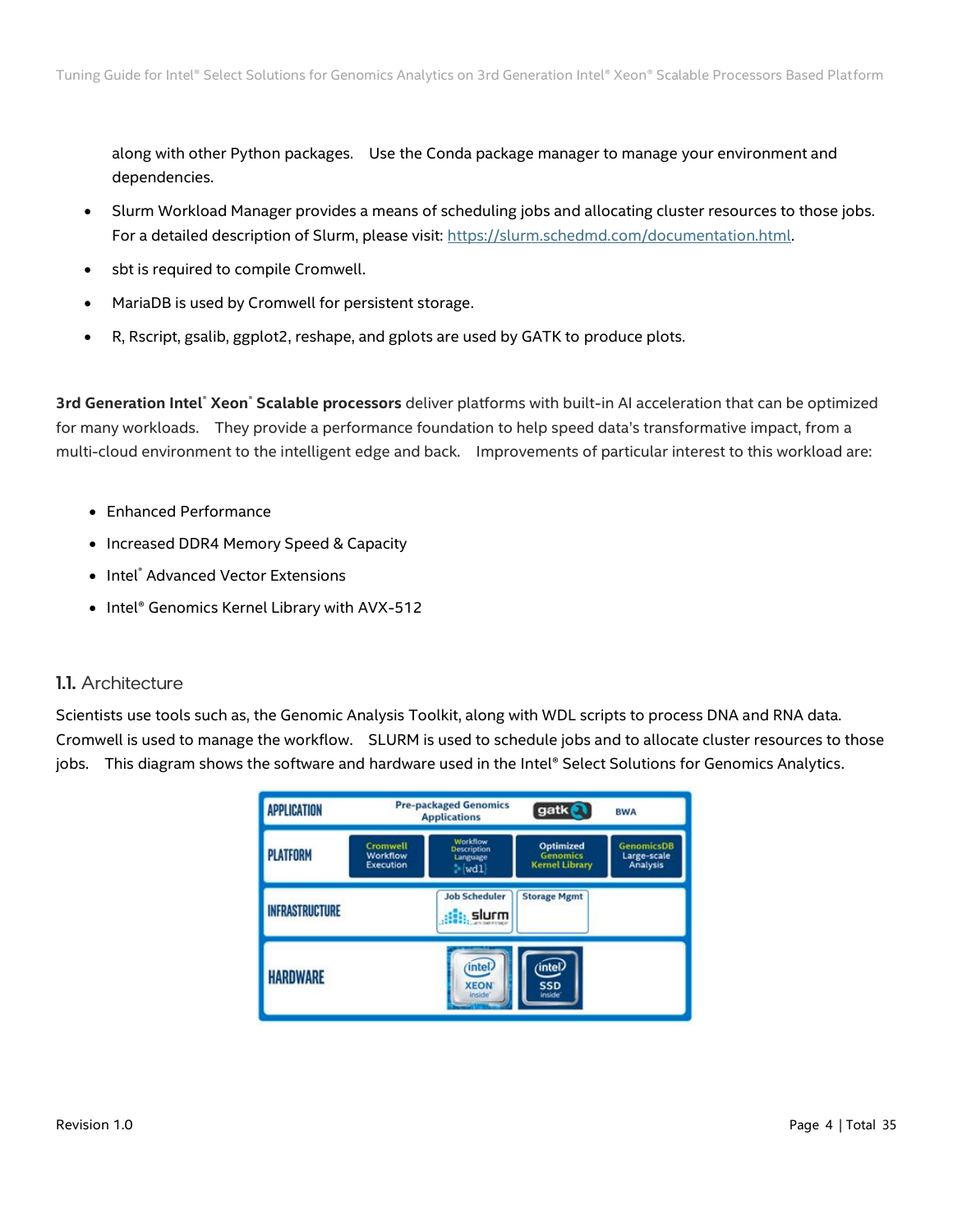# <span id="page-4-0"></span>2. Tuning the Intel® Select Solutions for Genomics Analytics

Software configuration tuning is essential because the operating system and the genomics analysis software were designed for general-purpose applications. The default configurations have not been tuned for the best performance. The following sections provide step-by-step guidance for tuning the Intel® Select Solutions for Genomics Analytics.

# <span id="page-4-1"></span>2.1. Tuning the HPC Cluster

Tuning recommendations for hardware are addressed in this guide: *HPC Cluster Tuning on 3rd Generation Intel® Xeon® Scalable Processors* at: https://www.intel.com/content/www/us/en/developer/articles/guide/hpc-clustertuning-on-3rd-generation-xeon.html

# <span id="page-4-2"></span>2.2. Configuring the Slurm Workload Manager

The Slurm Workload Manager provides a means of scheduling jobs and allocating cluster resources to those jobs. When adding the Slurm workload manager to the HPC Cluster, install the server component on the frontend node.

# <span id="page-4-3"></span>2.2.1. Installing the Slurm Server on the frontend node

Via Slurm, the PAM (pluggable authentication module) restricts normal user SSH access to compute nodes. This may not be ideal in certain circumstances. Slurm needs a system user for the resource management daemons. The global Slurm configuration file and the cryptographic key that is required by the munge authentication library must be available on every host in the resource management pool. The default configuration supplied with the OpenHPC build of Slurm requires the "slurm" user account. Create a user group and grant unrestricted SSH access. Add the slurm user to this user group as follows:

- 1. Create a user group that is granted unrestricted SSH access: groupadd sshallowlist
- 2. Add the dedicated Intel® Cluster Checker user to the whitelist. This user account should be able to run the Cluster Checker both inside and outside of a resource manager job. usermod -aG sshallowlist clck
- 3. Create the Slurm user account: useradd --system --shell=/sbin/nologin slurm
- 4. Install Slurm server packages: dnf -y install ohpc-slurm-server
- 5. Update the Warewulf files: wwsh file sync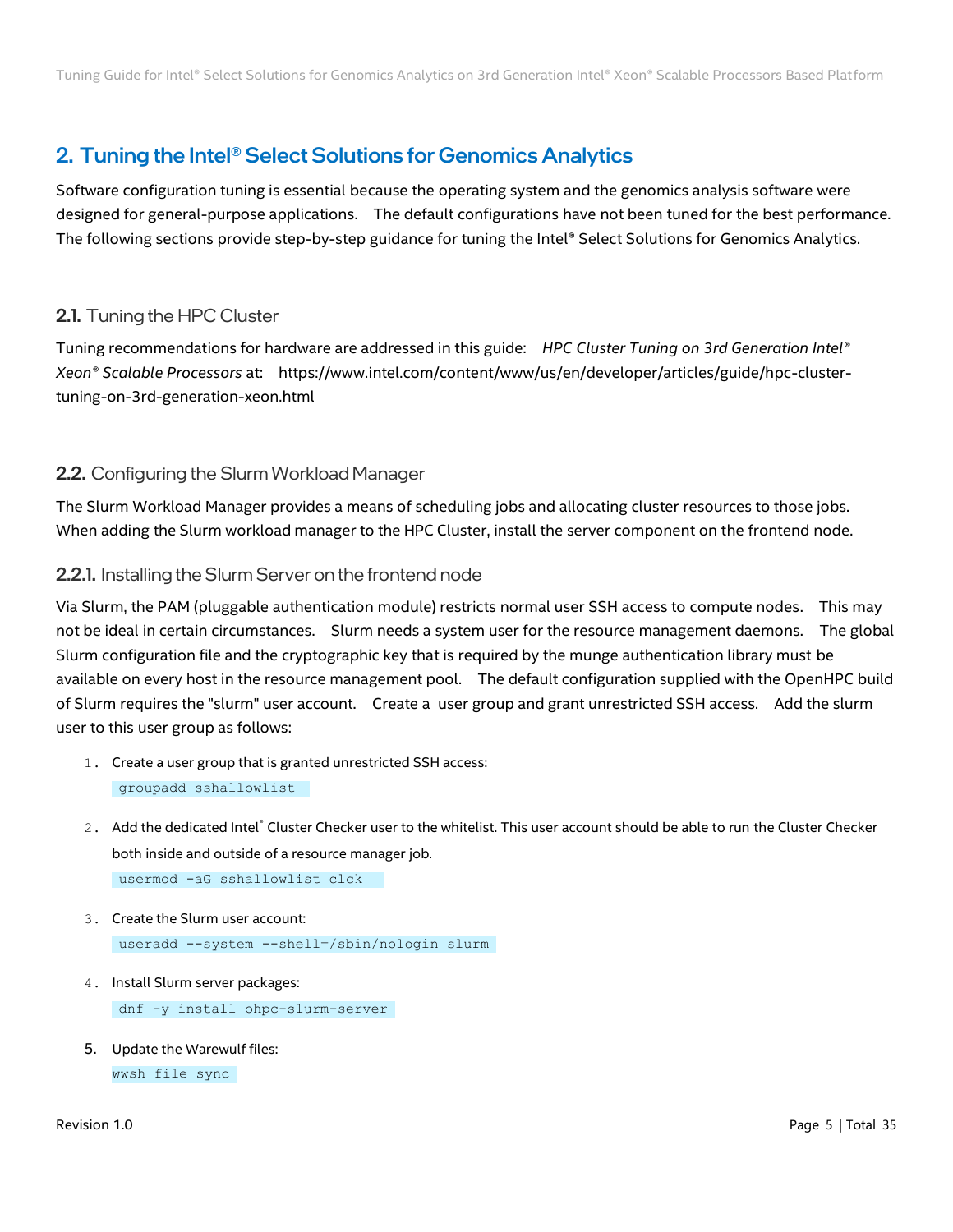#### **Summary of the commands**

Here are all the commands for this section:

| groupadd sshallowlist                        |
|----------------------------------------------|
| usermod -aG sshallowlist clck                |
| useradd --system --shell=/sbin/nologin slurm |
| dnf -y install ohpc-slurm-server             |
| wwsh file sync                               |

# <span id="page-5-0"></span>2.2.2. Updating node resource information

Update the Slurm configuration file with the node names of the compute nodes, the properties of their processors, and the Slurm partitions or queues that are associated with your HPC Cluster, including:

- The NodeName tag, or tags, must reflect the names of the compute nodes along with a definition of their respective capabilities.
- The Sockets tag defines the number of sockets in a compute node.
- The CoresPerSocket tag defines the number of CPU cores per socket.
- The ThreadsPerCore tag defines the number of threads that can be executed in parallel on a core.
- The PartitionName tag, or tags, defines the Slurm partitions, or queues, where compute names are assigned. Users use these tags to access these resources. The name of the partition will be visible to the user.
- The Nodes argument defines the compute nodes that belong to a given partition.
- The Default argument defines which partition is the default partition. The default partition is the partition that is used when a user doesn't explicitly specify a partition.

Complete the following tasks to create a Slurm configuration file for a cluster based on the Bill of Materials for this Reference Design:

- Use the openHPC template to create a new Slurm configuration file.
- Add the host name of the frontend host as the ControlMachine to the Slurm configuration file.
- Ensure that the SLURM control daemon will make a node available again when the node registers with a valid configuration after being DOWN
- Update the NodeName definition to reflect the hardware capabilities
- Update the PartitionName definition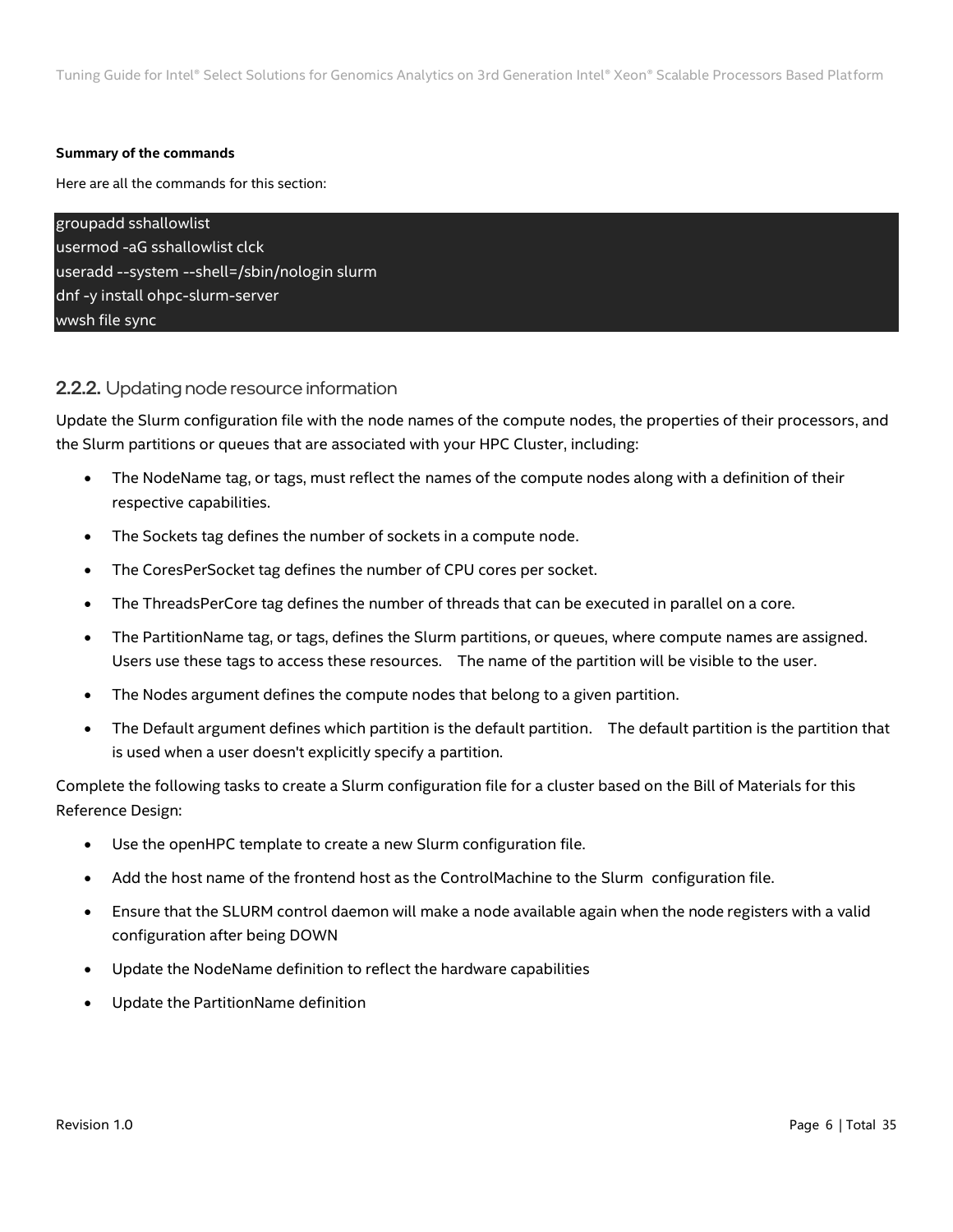#### **Step-by-step instructions**

1. To create a new SLURM config file, copy the template for the openHPC SLURM config file:

cp /etc/slurm/slurm.conf.ohpc /etc/slurm/slurm.conf

- 2. Open the */etc/slurm/slurm.conf* file and make the following changes:
	- a. Locate and update the line beginning with "ControlMachine" to: ControlMachine=frontend
	- b. The SLURM configuration that ships with OpenHPC has a default set-up. The SLURM control daemon will only make a node available after it goes into the DOWN state if the node was in the DOWN state because it was non-responsive. You can refer to the documentation on the ReturnToService configuration option in: <https://slurm.schedmd.com/slurm.conf.html>

This configuration is reasonable for a large cluster under constant supervision by a system administrator. For a smaller cluster or a cluster that is not under constant supervision by a system administrator, a different configuration is preferable. SLURM should make a compute node available again when a node with a valid configuration registers with the SLURM control daemon. To enable this type of return to service, locate this line:

ReturnToService=1

Replace it with: ReturnToService=2

c. The SLURM configuration that ships with OpenHPC permits sharing a compute node if the specified resource requirements allow it. Adjust this so that jobs can be scheduled based on CPU and memory requirements.

Locate the line: SelectType=select/cons\_tres

Replace it with the following. *Take care to drop the "t" from tres and use the setting: select/cons\_res:* SelectType=select/cons\_res

#### Locate the line:

SelectTypeParameters=CR\_Core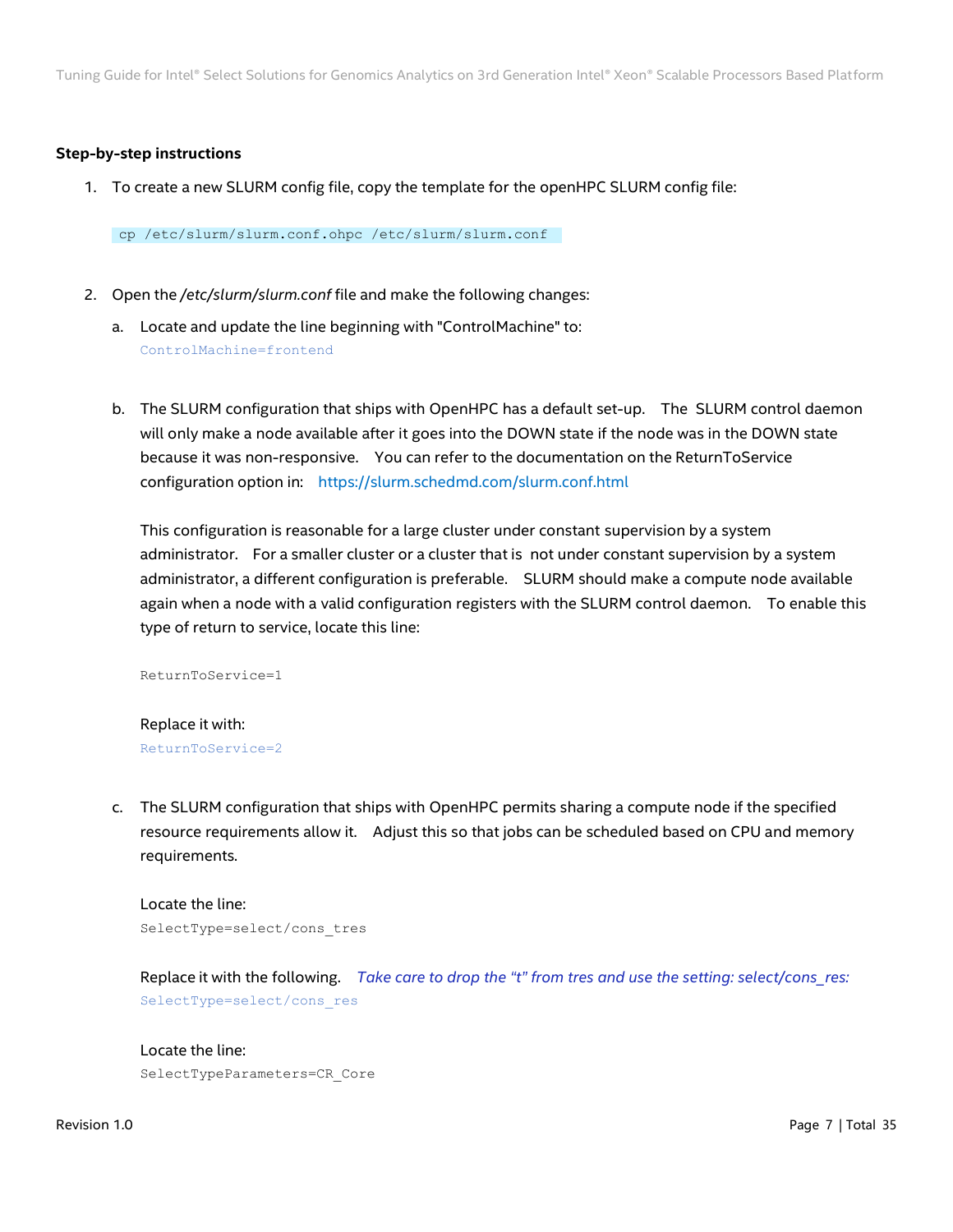Replace it with: SelectTypeParameters=CR\_Core\_Memory

d. Update the node information to reflect the cluster configuration. Locate the NodeName tag. For compute nodes based on 3rd Generation Intel® Xeon® Scalable Gold 6348 processors, replace the existing line with the following line:

NodeName=**c[01-04**] Sockets=2 CoresPerSocket=28 ThreadsPerCore=2RealMemory=480000 state=UNKNOWN

When configured for use with Cromwell, bwa,all and haplo will be used to provide improved performance. Locate the PartitionName tag and replace the existing line with the following lines.

```
PartitionName=xeon Nodes=c[01-04] Priority=10000 default=YES MaxTime=24:00:00 State=UP
PartitionName=bwa Nodes=c[01-04] Priority=4000 Default=NO MaxTime=24:00:00 State=UP
PartitionName=all Nodes=c[01-04] Priority=6000 Default=NO MaxTime=24:00:00 State=UP
PartitionName=haplo Nodes=c[01-04] Priority=5000 default=NO MaxTime=24:00:00 State=UP
```
e. The openHPC slurm.conf example has a typo that prevents slurmctld and slurmd from starting. Fix that typo by locating the following line and using a "#" symbol to make it a comment:

*Caution: A second line starting with JobCompType exists. DO NOT change that line!*

Locate this line: JobCompType=jobcomp/none

Add the "#" in front to comment it, so that it reads as follows:

#JobCompType=jobcomp/none

- f. Save and close the file.
- 3. Import the new configuration files into Warewulf:

wwsh -y file import /etc/slurm/slurm.conf

4. Update the */etc/warewulf/defaults/provision.conf* file: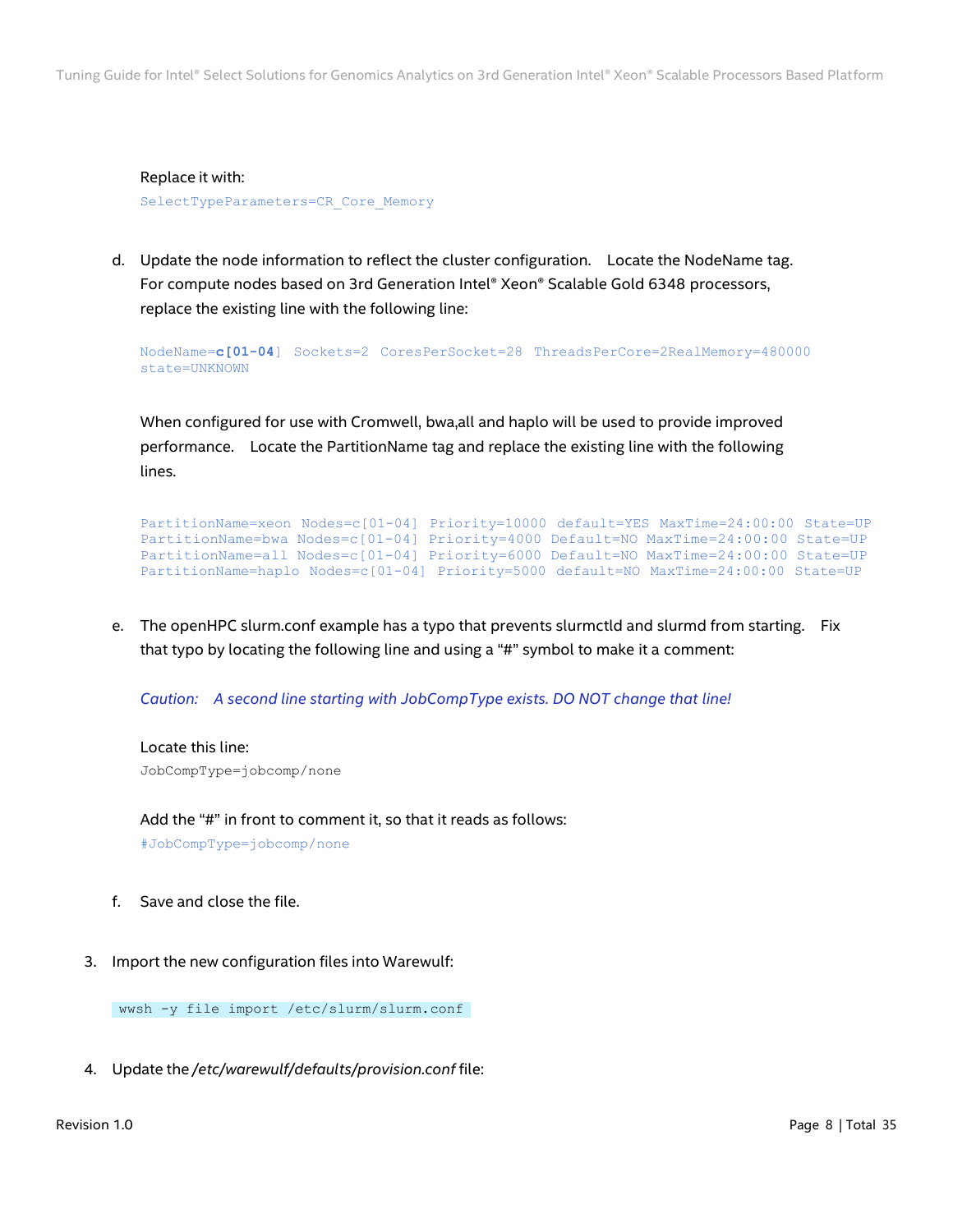a. Open the /etc/warewulf/defaults/provision.conf file and located the line starting with: files = dynamic hosts, passwd, group ...

*Note: Do not change any part of the existing line. Append the following to the end of the line. Remember to include a comma at the beginning of the added text.*

- , slurm.conf, munge.key
- b. Save and close the file.
- 5. Enable MUNGE and Slurm controller services on the frontend node:

syssystemctl enable slurmctld.service

#### **Summary of the commands**

Here are all the commands for this section:

cp /etc/slurm/slurm.conf.ohpc /etc/slurm/slurm.conf

sed -i "s/^\(NodeName.\*\)/#\1/" /etc/slurm/slurm.conf

echo "NodeName=\${compute\_prefix}[\${first\_node}-\${last\_node}] Sockets=\${num\_sockets} \ CoresPerSocket=\${num\_cores} ThreadsPerCore=2 State=UNKNOWN" >> /etc/slurm/slurm.conf sed -i "s/ControlMachine=.\*/ControlMachine=\${frontend\_name}/" /etc/slurm/slurm.conf sed -i "s/^\(PartitionName.\*\)/#\1/" /etc/slurm/slurm.conf sed -i "s/^\(ReturnToService.\*\)/#\1\nReturnToService=2/" /etc/slurm/slurm.conf sed -i "s/^\(SelectTypeParameters=.\*\)/#\1/" /etc/slurm/slurm.conf sed -i "s/^\(JobCompType=jobcomp\/none\)/#\1/" /etc/slurm/slurm.conf

cat >> /etc/slurm/slurm.conf << EOFslurm

PartitionName=xeon Nodes=\${compute\_prefix}[\${first\_node}-\${last\_node}] Default=YES MaxTime=24:00:00 State=UP PartitionName=cluster Nodes=\${compute\_prefix}[\${first\_node}-\${last\_node}] Default=NO MaxTime=24:00:00 \ State=UP

EOFslurm

wwsh -y file import /etc/slurm/slurm.conf sed -i "s/^files\(.\*\)/files\1, slurm.conf, munge.key/" /etc/warewulf/defaults/provision.conf syssystemctl enable slurmctld.service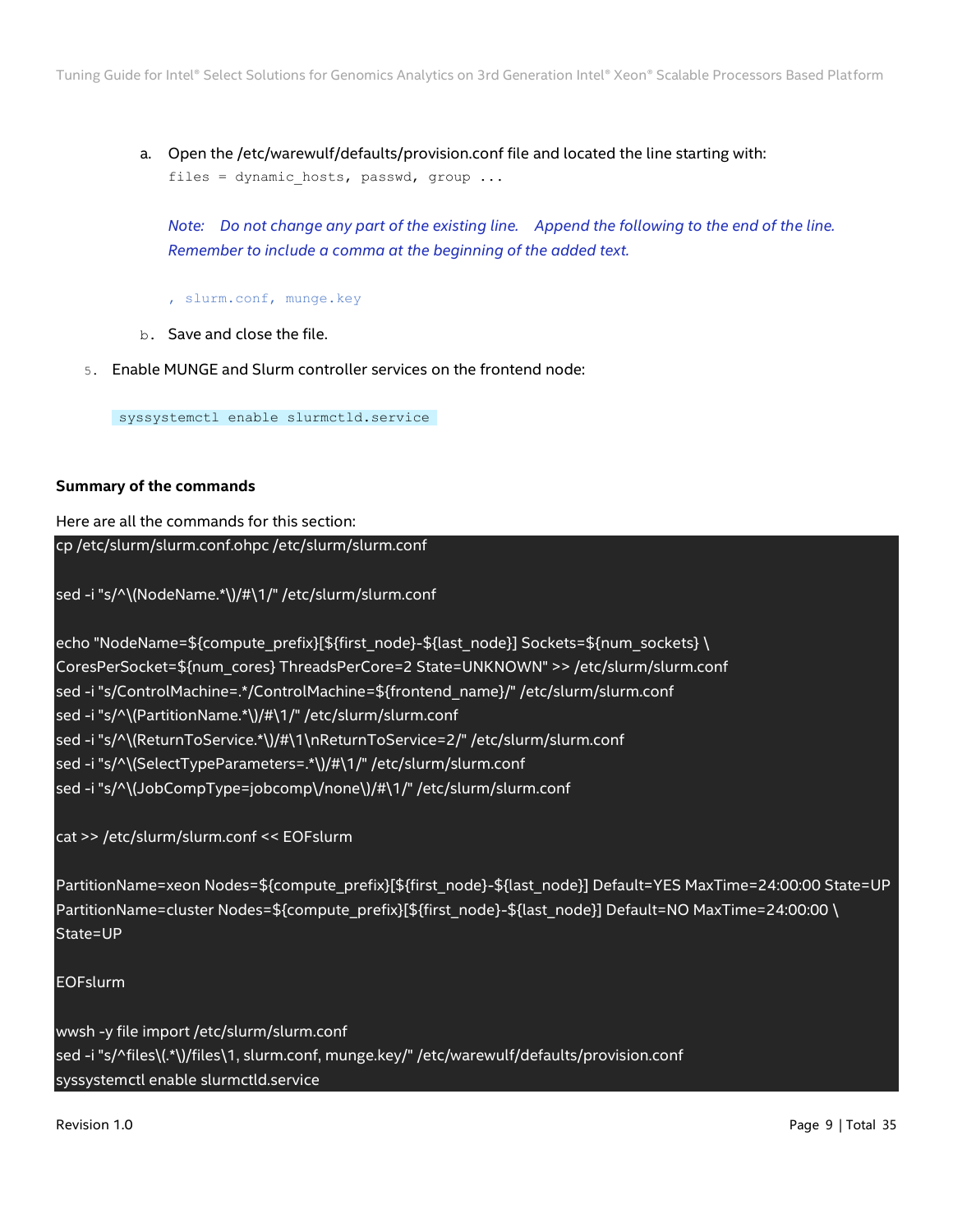## <span id="page-9-0"></span>2.2.3. Installing the Slurm Client into the compute node image

1. Add Slurm client support to the compute node image:

dnf -y --installroot=\$CHROOT install ohpc-slurm-client

2. Create a munge.key file in the compute node image. It will be replaced with the latest copy at node boot time.

\cp -fa /etc/munge/munge.key \$CHROOT/etc/munge/munge.key

3. Update the initial Slurm configuration on the compute nodes. The Warewulf synchronization mechanism does not synchronize during early boot.

\cp -fa /etc/slurm/slurm.conf \$CHROOT/etc/slurm/

4. Enable the Munge and Slurm client services:

systemctl --root=\$CHROOT enable munge.service

- 5. Allow unrestricted SSH access for the root user and the users in the sshallowlist group. Other users will be subject to SSH restrictions.
	- a. Open \$CHROOT/etc/security/access.conf and append the following lines, in order, to the end of the file.
		- + : root : ALL + : sshallowlist : ALL - : ALL : ALL
	- b. Save and close the file.
- 6. Enable SSH control via the Slurm workload manager. Enabling PAM in the chroot environment limits SSH access to only those nodes where the user has active jobs.
	- a. Open \$CHROOT/etc/pam.d/sshd and append the following lines, in order, to the end of the file:

```
account sufficient pam_access.so 
account required pam_slurm.so
```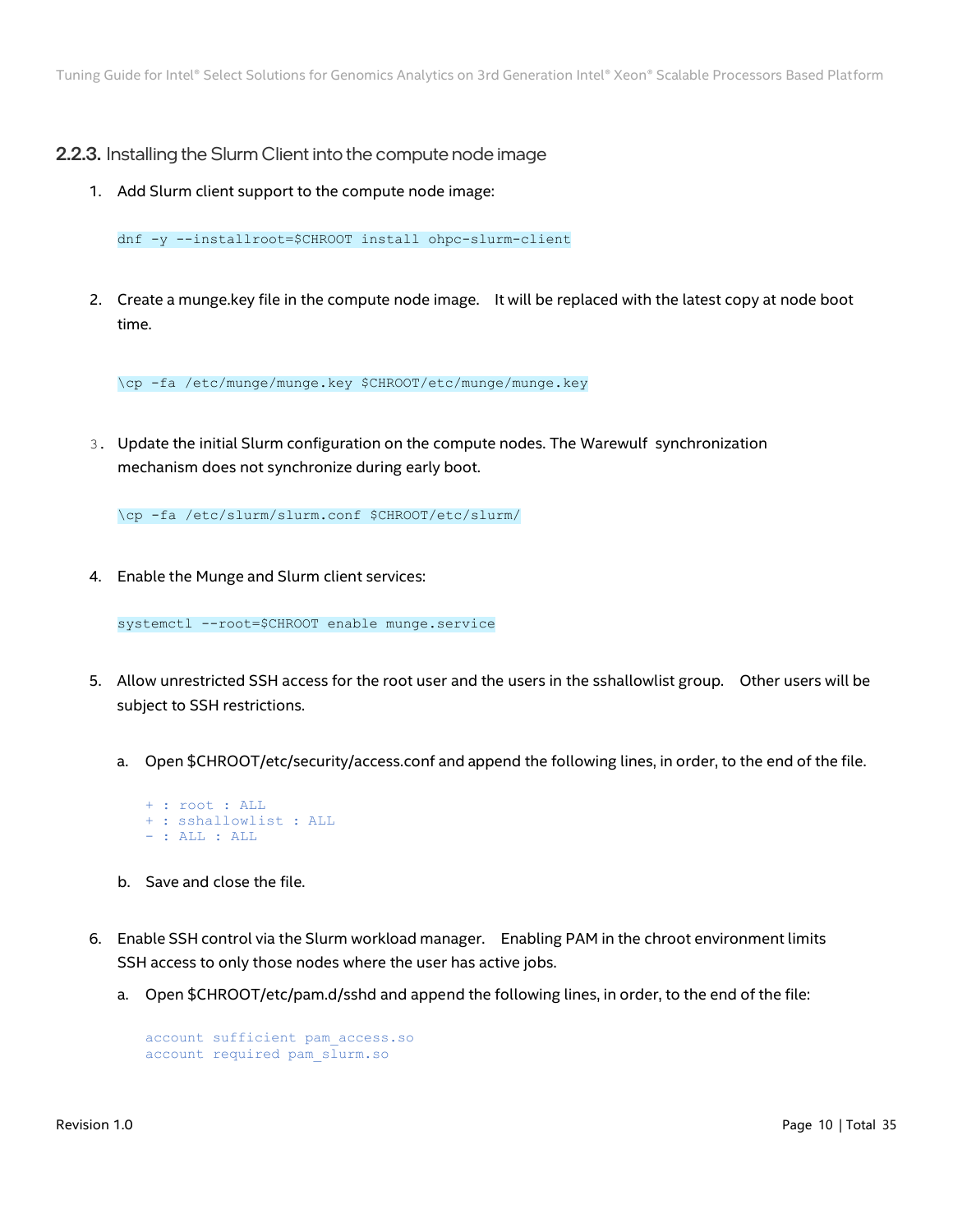b. Save and close the file.

echo "account sufficient pam access.so" >> \$CHROOT/etc/pam.d/sshd

7. Update the VNFS image:

wwvnfs --chroot \$CHROOT –hybridize

#### **Summary of the commands**

Here are all the commands for this section:

echo "+ : root : ALL">>\$CHROOT/etc/security/access.conf echo "+ : sshallowlist : ALL">>\$CHROOT/etc/security/access.conf echo "- : ALL : ALL">>\$CHROOT/etc/security/access.conf echo "account sufficient pam\_access.so" >> \$CHROOT/etc/pam.d/sshd wwvnfs --chroot \$CHROOT –hybridize

<span id="page-10-0"></span>2.2.4. Optional – Installing the Slurm client on the frontend node

If you also want to use the cluster frontend node for compute tasks that are scheduled via Slurm, enable it as follows:

1. Add Slurm client package to the frontend node:

dnf -y install ohpc-slurm-client

2. Add the frontend node as a compute node to the SLURM:

a. Open /etc/slurm/slurm.conf and locate the NodeName tag. For compute nodes based on 3rd Generation Intel® Xeon® Scalable Gold 6348 processors, replace the existing line with the following line. This should be one single line:

NodeName=frontend,**c[01-04]** Sockets=2 CoresPerSocket=28 ThreadsPerCore=2 State=UNKNOWN

Locate the PartitionName tag and replace the existing line with these two lines as two single lines:

PartitionName=xeon Nodes=frontend,c[01-04] Default=YES MaxTime=24:00:00 State=UP PartitionName=cluster Nodes=frontend,c[01-04] Default=NO MaxTime=24:00:00 State=UP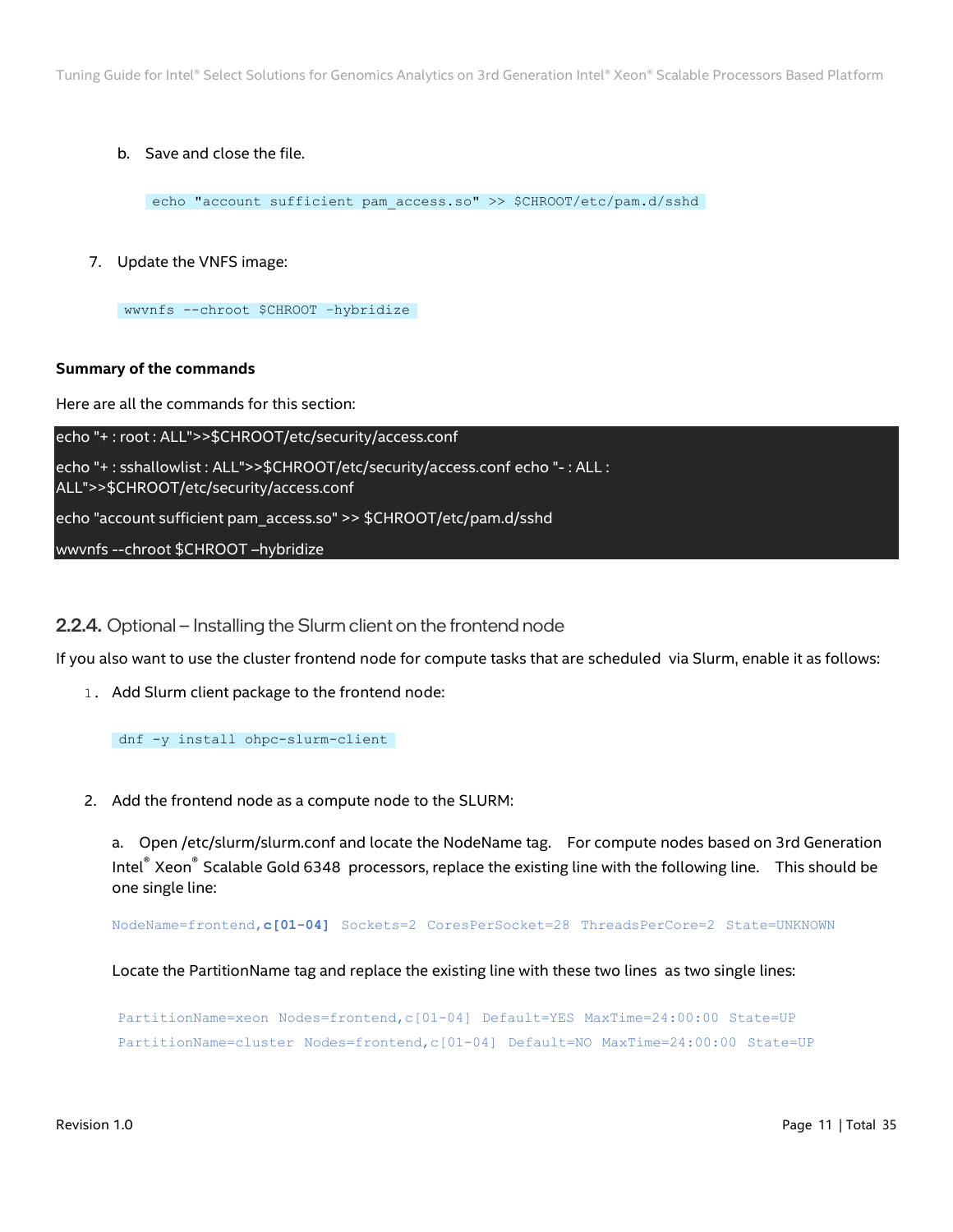- b. Save and close the file.
- 3. Restart the Slurm control daemon:

systemctl restart slurmctld

4. Enable and start the Slurm daemon on the frontend node:

systemctl enable --now slurmd

5. Update the initial Slurm configuration on the compute nodes:

\cp -fa /etc/slurm/slurm.conf \$CHROOT/etc/slurm/

6. Update the VNFS image:

wwvnfs --chroot \$CHROOT --hybridize

#### **Summary of the commands**

Here are all the commands in this section:

sed -i "s/NodeName=/NodeName=frontend,/" /etc/slurm/slurm.conf

systemctl restart slurmctld

systemctl enable --now slurmd

\cp -fa /etc/slurm/slurm.conf \$CHROOT/etc/slurm/

wwvnfs --chroot \$CHROOT --hybridize

# <span id="page-11-0"></span>2.2.5. Finalizing the Slurm configuration

1. The resource allocation in Slurm version 20.11.X has been changed. This has direct implications for certain types of MPI based jobs. For details, see the Slurm release notes at: <https://slurm.schedmd.com/archive/slurm-20.11.6/news.html>

In order to allow applications to use the resource allocation method from Slurm version 20.02.X and earlier, set the "SLURM\_OVERLAP" environment variable on the frontend node to allow all users: cat >> /etc/environment << EOFSLURM export SLURM\_OVERLAP=1 EOFSLURM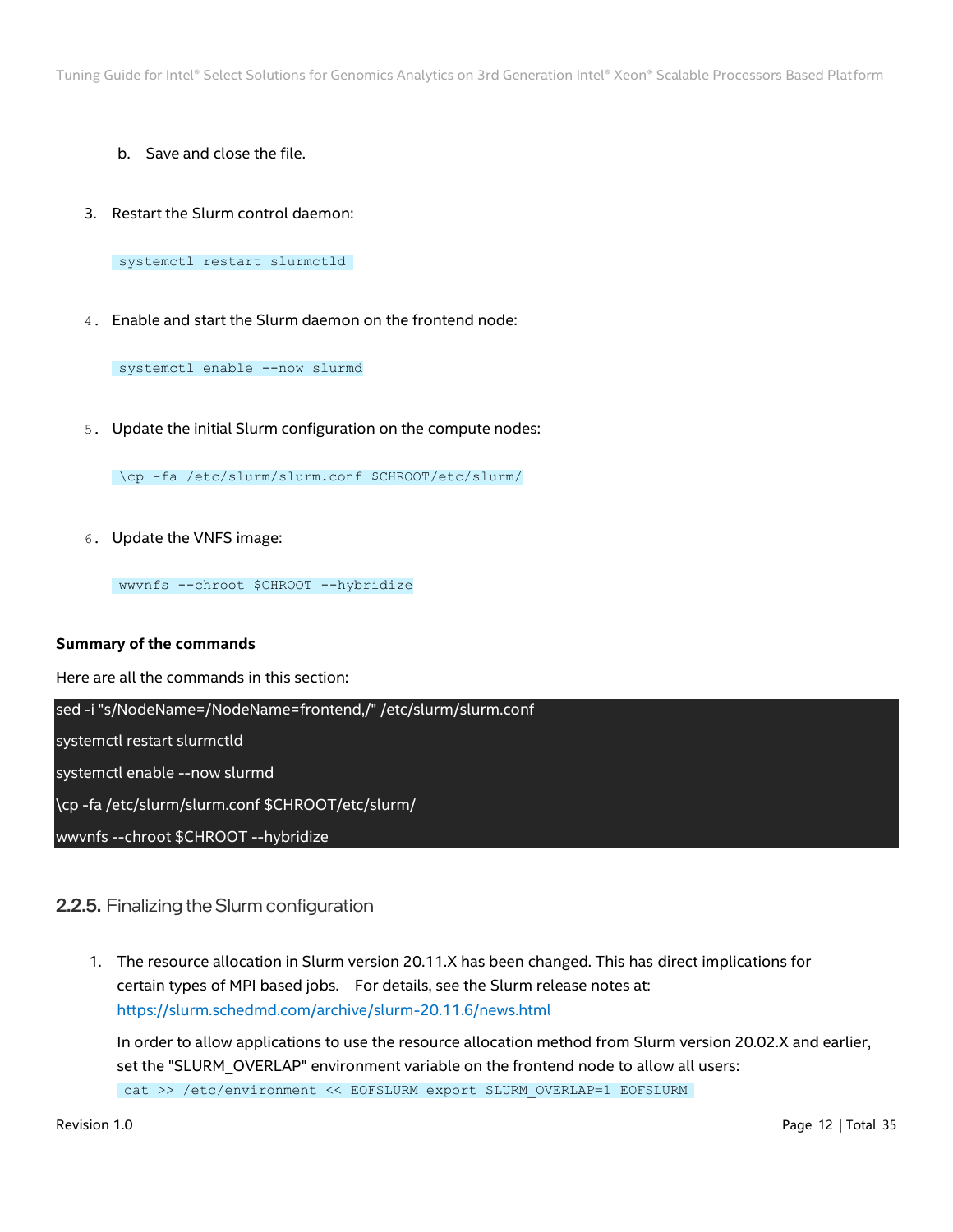2. Re-start the Munge and Slurm controller services on the frontend node:

systemctl restart munge

3. Reboot the compute nodes:

pdsh -w c[01-XX] reboot

4. Ensure that the compute nodes are available in Slurm after they have been re-provisioned. In order to ensure that the compute nodes are available for resource allocation in Slurm, they need to be put into the "idle" state.

```
scontrol reconfig 
scontrol update NodeName=c[01-XX] State=Idle
```
5. Check the Slurm status. All nodes should have the state "idle".

| [root@frontend ~]# sinfo |                 |              |       |                   |
|--------------------------|-----------------|--------------|-------|-------------------|
| PARTITION AVAIL          | TIMELINIT       | <b>NODES</b> | STATE | NODELIST          |
| xeon*                    | up $1-00:00:00$ | $-4$         |       | $idle$ $c[01-04]$ |
| cluster                  | up $1-00:00:00$ | 4            |       | idle $c[01-04]$   |

#### **Summary of the commands**

Here are all the commands in this section:

| cat >> /etc/environment << EOFSLURM export SLURM OVERLAP=1 EOFSLURM |  |
|---------------------------------------------------------------------|--|
| systemctl restart munge                                             |  |
| pdsh -w c[01-XX] reboot                                             |  |
| scontrol reconfig                                                   |  |
| scontrol update NodeName=c[01-XX] State=Idle                        |  |
| [root@frontend ~]# sinfo                                            |  |

# <span id="page-12-0"></span>2.2.6. Running a test

Once the resource manager is in production, normal users should be able to run jobs. Test this by creating a "test" user with standard privileges. For example, this user will not be allowed to use SSH to interact with the compute nodes outside of a Slurm job. Compile and execute a "hello world" application interactively through the resource manager. Note the use of srun for parallel job execution because it summarizes the underlying, native job launch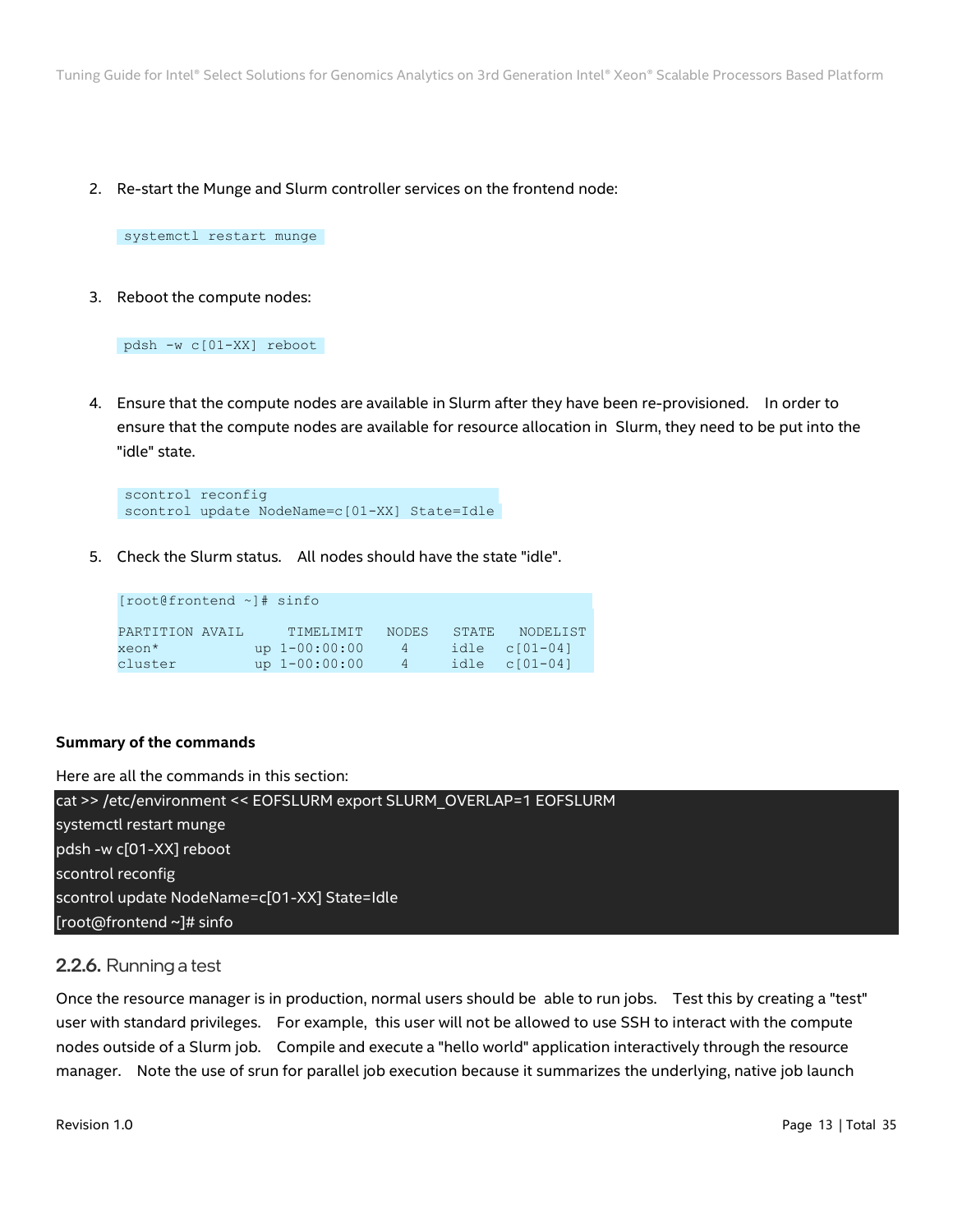#### mechanism.

1. Add a "test" user:

useradd -m test

2. Create a password for the user:

passwd test

3. Synchronize the files with the Warewulf database. *Note: The synchronization to the compute nodes can take several minutes.*

wwsh file resync

4. Switch to the "test" user account:

su – test

5. Source the environment for the MPI implementation that will be used. In this example, the IntelMPI provided by oneAPI was used.

module load oneapi

6. Compile the MPI "hello world" example:

mpicc -o test /opt/intel/oneapi/mpi/latest/test/test.c

7. Submit the job. Start a Slurm job on all nodes. This should produce output similar to the following:

```
[test@frontend ~]# srun --mpi=pmi2 --partition=xeon -N 4 -n 4 /home/test/test
Hello world: rank 0 of 4 running on c01.cluster
```
8. When the MPI job rans successfully, exit as the "test" user and continue with the cluster setup:

exit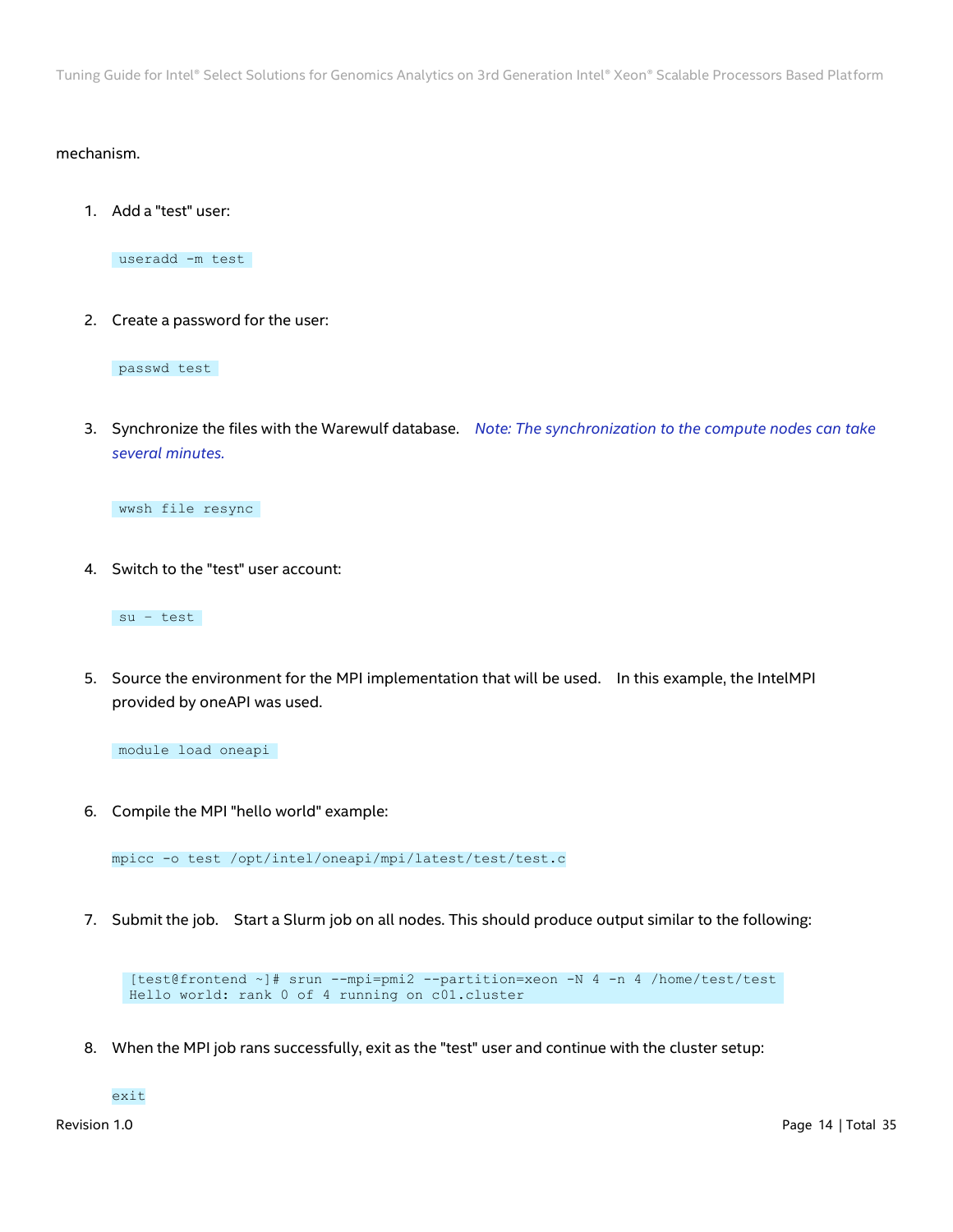# <span id="page-14-0"></span>2.3. Installing the genomics software stack

Install the genomics software stack. This software stack is based on the [Genome](https://gatk.broadinstitute.org/hc/en-us) Analysis ToolKit (GATK) suite of tools along with the Cromwell workflow [management](https://cromwell.readthedocs.io/en/stable/) system.

<span id="page-14-1"></span>2.3.1. Checking the setup of the genomics cluster environment

First, check that the cluster setup used to run the Genomics solution is properly configured.

1. Make sure that Cromwell users on every node are limited to opening no more than 500,000 files:

pdsh -w frontend,c0[1-4] "su - cromwell -c 'ulimit -n'"

*Note: This should be at least 500,000 on every node because workflow settings require many files to be open during runtime.*

2. Check that the */genomics\_local* is a mounted filesystem with the correct ownership and permissions. The pdsh command should produce output identical to the one shown, except the order of compute nodes may vary.

```
[root@frontend ~]# pdsh -w c0[1-4] "stat -c '%A %U:%G %m' /genomics_local" 
c01: drwxr-xr-x cromwell:cromwell /genomics_local 
c03: drwxr-xr-x cromwell:cromwell /genomics_local 
c04: drwxr-xr-x cromwell:cromwell /genomics_local 
c02: drwxr-xr-x cromwell:cromwell /genomics_local
```
# <span id="page-14-2"></span>2.3.2. Configuring MariaDB

Cromwell uses MariaDB for storing job information. Since Warewulf also uses MariaDB, the database may have been setup according to the HPC Cluster guide during the hardware configuration. If not, follow these instructions to set it up. You will need the MariaDB database administrator password.

1. Enable the database service to start automatically at system boot

```
systemctl enable mariadb.service
```
2. Enable the web server service to start automatically at system boot

systemctl enable httpd.service

3. Restart the database service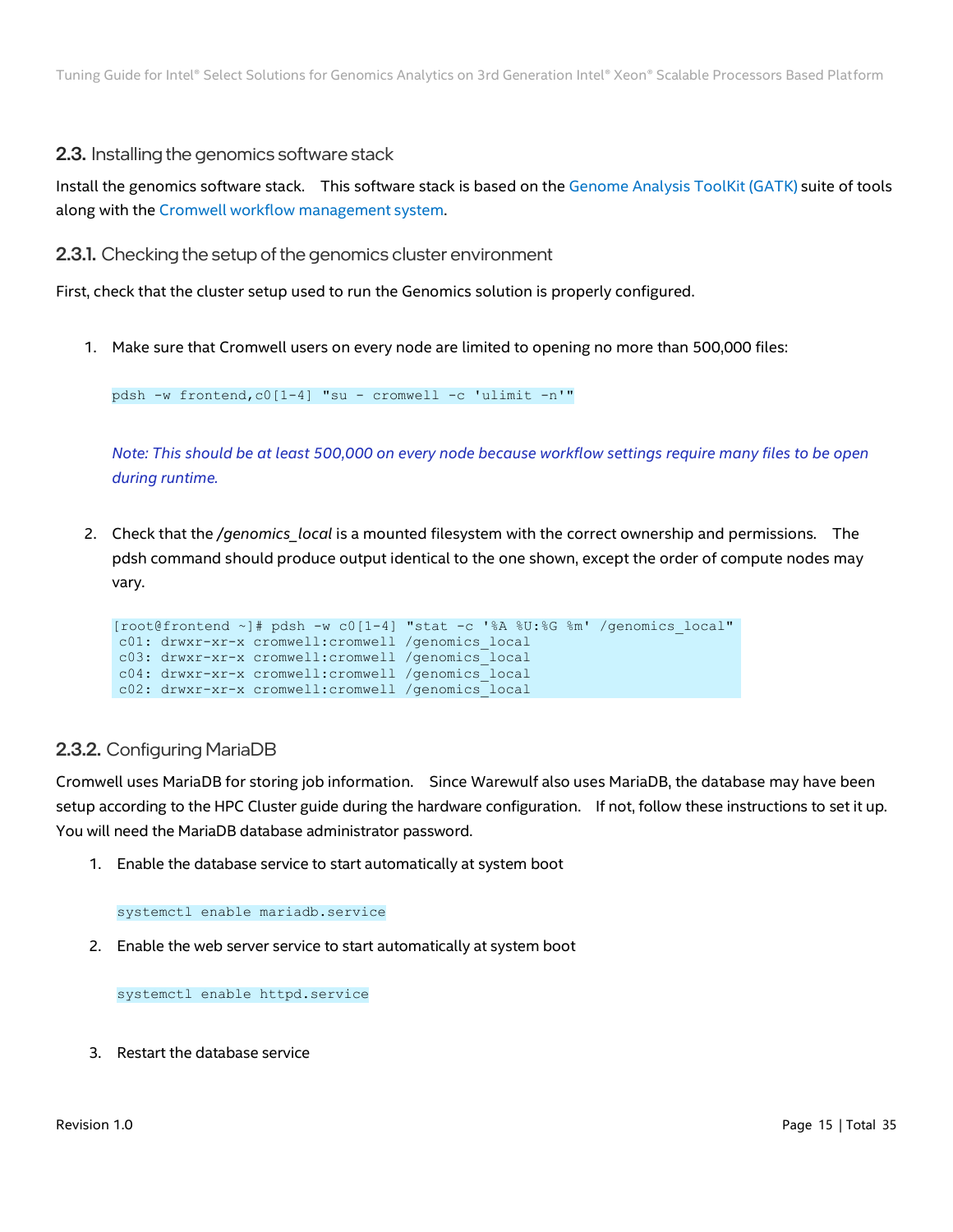systemctl restart mariadb

4. Restart web services

#### systemctl restart httpd

- 5. Update the Warewulf database password. This step must be done manually.
	- a. Edit this file: /etc/warewulf/database-root.conf
	- b. Replace the "changeme" password with a password that you choose based on your password policy:

database password = <new password>

- c. We recommend that this password be different than the password for the root superuser.
- 6. Save and exit the file.
- 7. Secure database. MariaDB ships with a tool that allows the administrator to manually setup database access. This includes setting a password for the root user of the database. We recommend that this password be different from the password of the root user of the system and password for the Warewulf database administrator. Please follow your password policy when choosing passwords. Execute the following command and respond to the prompts. We strongly recommend using the default answers for all questions.

#### /usr/bin/mysql\_secure\_installation

- 8. Initialize the Warewulf data store system. Enter the database root password when prompted. wwinit DATASTORE
- 9. Log into the MariaDB server as the database administrator and enter the root password when prompted:

mysql -h localhost -u root -p

*Note: If you are unable to log into MariaDB see the [Troubleshooting of the genomics software stack](#page-32-2) section [of this guide](#page-32-2) for suggestions*

10. Create a new database named "cromwell":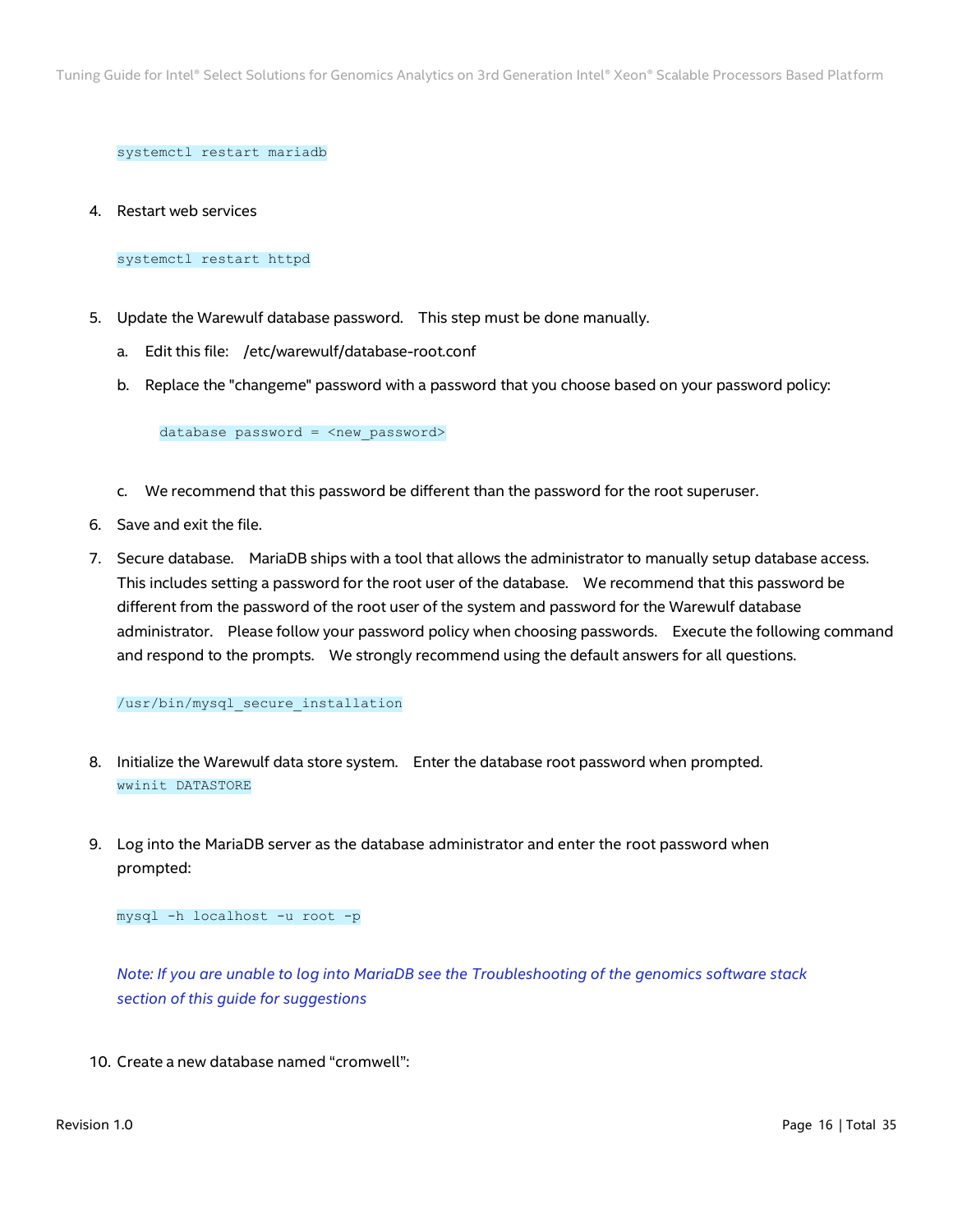MariaDB [(none)]> CREATE DATABASE cromwell;

11. Create a new MySQL database user. In this example, "cromwell' is also the password. Change the password to meet your password security policy.

MariaDB [(none)]> CREATE USER 'cromwell'@'localhost' IDENTIFIED BY 'cromwell';

12. Grant database permissions to the new user. Replace "cromwell" with your password.

MariaDB [(none)]> GRANT ALL PRIVILEGES ON `cromwell`.\* TO 'cromwell'@'localhost';

13. Reload and exit:

MariaDB [(none)]> FLUSH PRIVILEGES; MariaDB [(none)]> exit

<span id="page-16-0"></span>2.3.3. Installing the Cromwell Workflow Management System

Install the Cromwell Workflow Management system and configure it to use the local scratch device on the compute nodes.

- 1. In order to install Cromwell, the "sbt" build tool is required. Install sbt:
	- a. Add the sbt online repository

dnf config-manager --add-repo https://www.scala-sbt.org/sbt-rpm.repo

b. Install sbt build tool:

dnf -y install sbt

- 2. Download Cromwell from the git repository:
	- a. Create a directory for installing Cromwell:

mkdir -p \${GENOMICS\_PATH}/cromwell

b. Set the owner of that directory to the *cromwell* user and the *cromwell* group. Change the ownership permissions in order to allow access.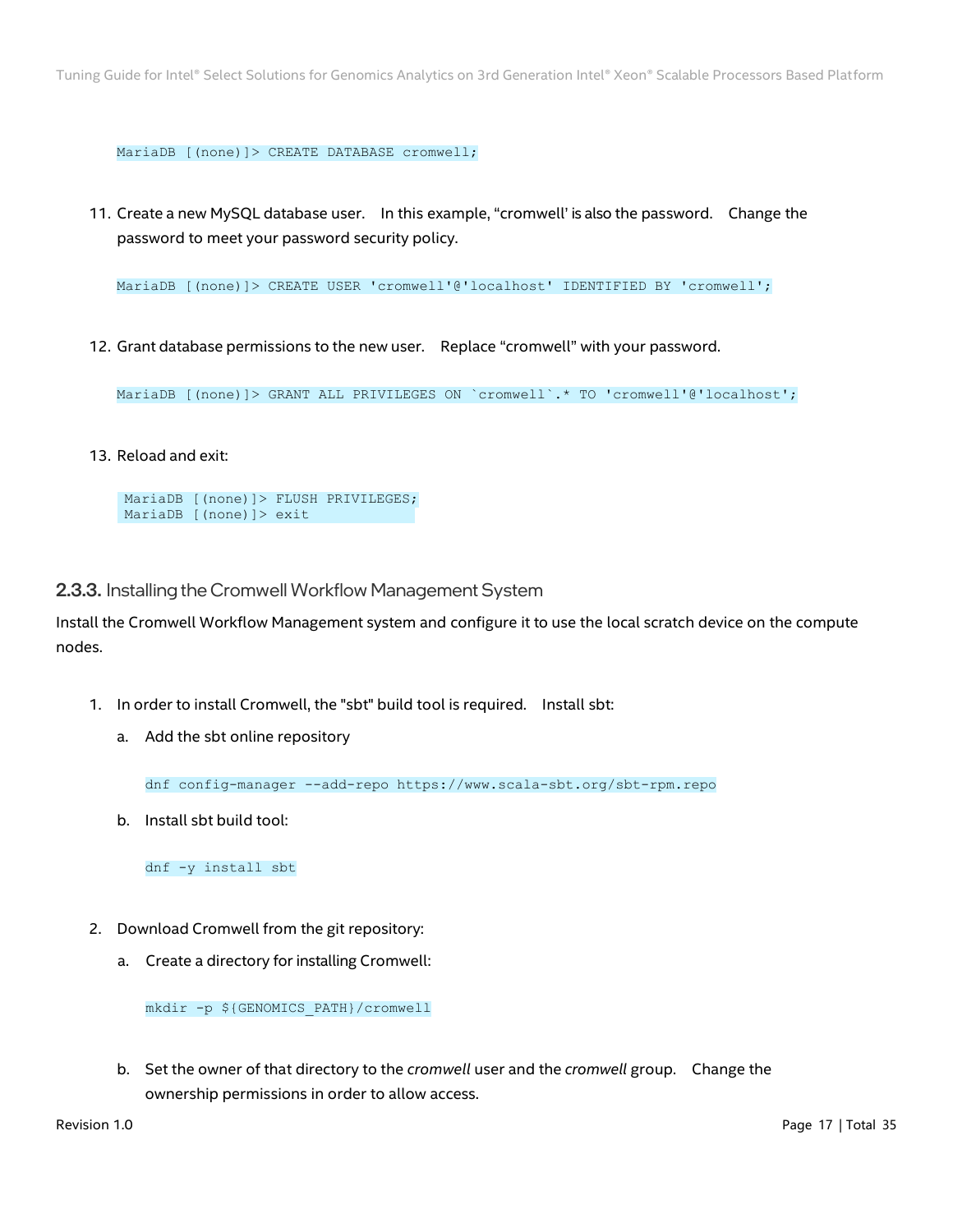chmod 775 -R \${GENOMICS\_PATH}/Cromwell chown -R cromwell:cromwell \${GENOMICS\_PATH}/Cromwell

c. Login to the cromwell user account:

su - cromwell

d. Use git to clone the Cromwell git repository:

cd \${GENOMICS\_PATH}/cromwell git clone<https://github.com/broadinstitute/cromwell.git>

e. This guide was tested and validated with version 52 of Cromwell. Checkout version 52 from the repository:

cd cromwell git checkout 52

- 3. Configure Cromwell to use the local NVMe disk as scratch space:
	- a. Open this file for editing:

backend/src/main/scala/cromwell/backend/RuntimeEnvironment.scala

b. Comment out line 3, so it reads:

//import java.util.UUID

c. Update lines 23 through 27 as shown below:

```
val tempPath: String = {
val uuid = UUID.randomUUID().toString
val hash = uuid.substring(0, uuid.indexOf('-'))callRoot.resolve(s"tmp.$hash").pathAsString
}
```
d. Add the following text in line 23:

def tempPath: String = "/genomics\_local"

e. Save the file and exit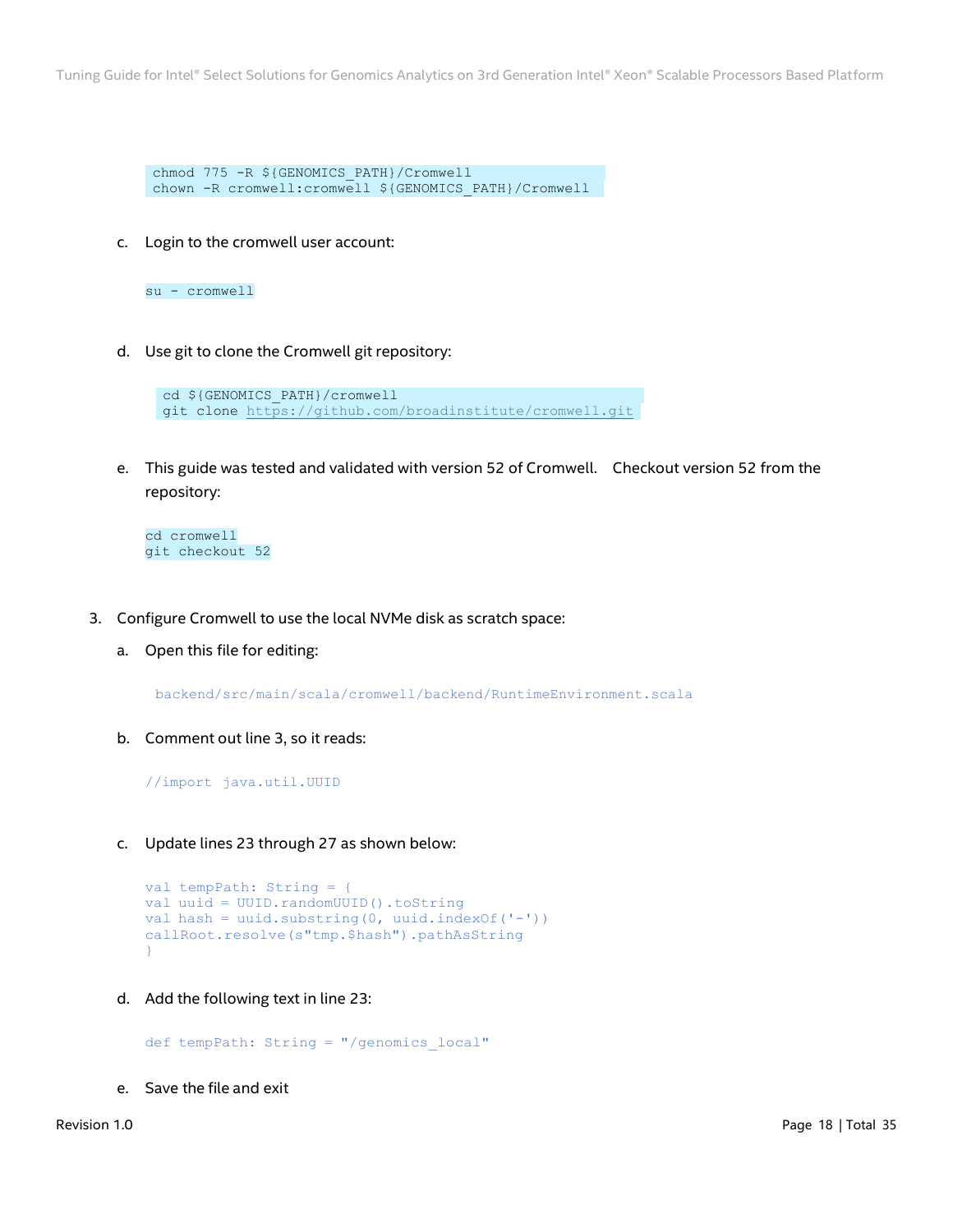## f. Open this file:

backend/src/main/scala/cromwell/backend/standard/ StandardAsyncExecutionActor.scala

#### g. Go to line number 380 to find the following content:

```
|export _JAVA_OPTIONS=-Djava.io.tmpdir="$$tmpDir"
|export TMPDIR="$$tmpDir"
```
h. Replace those two lines with the following text:

```
|mkdir -p $$tmpDir/tmp.$$$$
|export _JAVA_OPTIONS=-Djava.io.tmpdir="$$tmpDir/tmp.$$$$"
|export TMPDIR="$$tmpDir/tmp.$$$$
```
- i. Save the file and exit.
- 4. Build Cromwell with the patches:

sbt clean

5. When the build is successful, move the new jar file into the \${GENOMICS\_PATH}/cromwell directory

```
cp server/target/scala-2.12/cromwell-52-*-SNAP.jar \
${GENOMICS_PATH}/cromwell/cromwell-52-fix.jar
```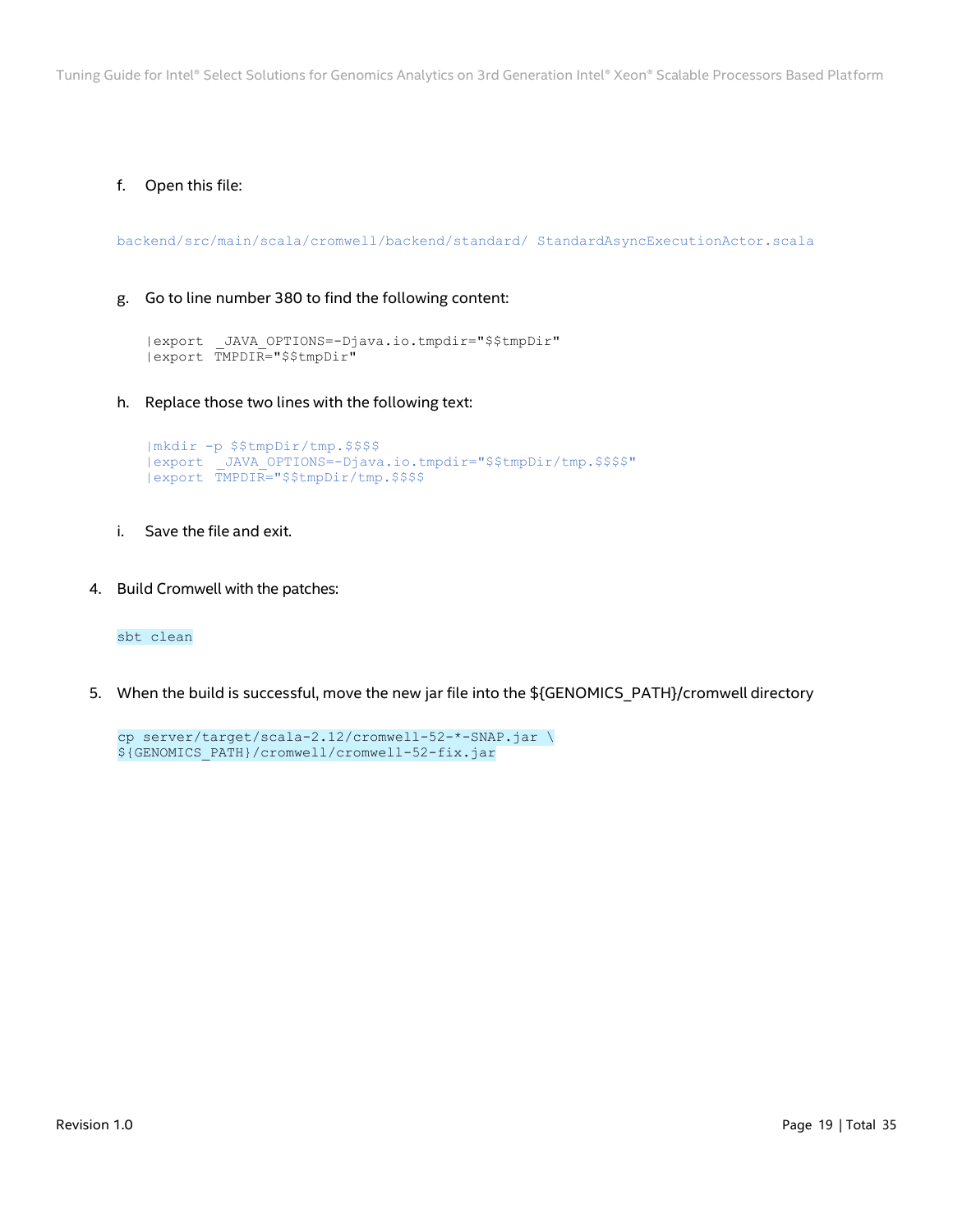## **Summary of the commands**

Here are all the commands for this section

sed -i "s/^\(import\ java.util.UUID\)/\/\/\1/" \ backend/src/main/scala/cromwell/backend/RuntimeEnvironment.scala sed -i '23,27d' \ backend/src/main/scala/cromwell/backend/RuntimeEnvironment.scala

sed -i '23i \ \ \ \ \ \ def tempPath: String = \"/genomics\_local\"' \ backend/src/main/scala/cromwell/backend/RuntimeEnvironment.scala

sed 's/\(\s\*|export \_JAVA\_OPTIONS.\*\)\"/\ \ \ \ \ \ \ \ \ mkdir -p \\$\\$tmpDir\/tmp\.\\$\\$\\$\\$\N\1\"/' \ backend/src/main/scala/cromwell/backend/standard/StandardAsyncExecutionActor.scala

sed 's/\(\s\*|export JAVA\_OPTIONS.\*tmpDir\)\"/\1\/tmp\.\\$\\$\\$\\$\"/' \ backend/src/main/scala/cromwell/backend/standard/StandardAsyncExecutionActor.scala

sed 's/\(\s\*|export TMPDIR=.\*tmpDir\)\"/\1\/tmp\.\\$\\$\\$\\$\"/' \ backend/src/main/scala/cromwell/backend/standard/StandardAsyncExecutionActor.scala

*Edit backend/src/main/scala/cromwell/backend/standard/ StandardAsyncExecutionActor.scala* 

*Replace line 380-381 with:*

|mkdir -p \$\$tmpDir/tmp.\$\$\$\$ |export \_JAVA\_OPTIONS=-Djava.io.tmpdir="\$\$tmpDir/tmp.\$\$\$\$" |export TMPDIR="\$\$tmpDir/tmp.\$\$\$\$

sbt clean

cp server/target/scala-2.12/cromwell-52-\*-SNAP.jar \${GENOMICS\_PATH}/cromwell/cromwell-52-fix.jar

# <span id="page-19-0"></span>2.3.4. Configuring the execution environment for Cromwell

Configure the Cromwell execution environment. Use the default configuration file as a starting point and change it to reflect your needs.

- Configure MariaDB as the database for Cromwell to use
- Add the SLURM backends, so Cromwell can schedule jobs using SLURM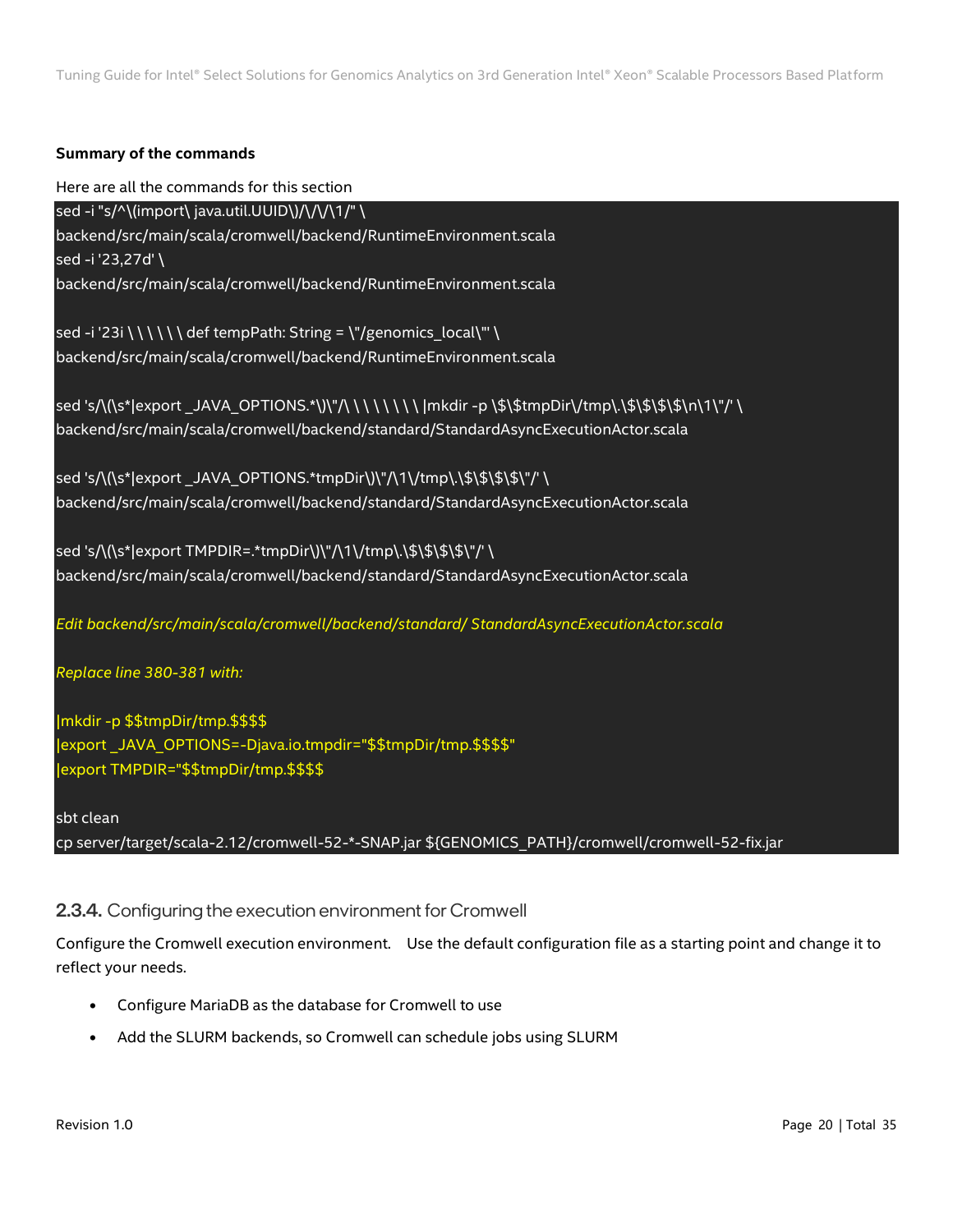#### **Step-by-step instructions**

1. First, download the default Cromwell *reference.conf* configuration file.

wget https://raw.githubusercontent.com/broadinstitute/cromwell/52\_hotfix/core/\

- 2. Add MariaDB as the database for Cromwell to use.
	- a. Open this file: *\${GENOMICS\_PATH}/cromwell/reference.conf*
	- b. Add the following lines at the end of the file:

```
database {
profile = "slick.jdbc.MySQLProfile$" db {
driver = "com.mysql.cj.jdbc.Driver"
url = "jdbc:mysql://localhost/cromwell?rewriteBatchedStatements=true&serverTimezone=UTC"
user = "cromwell"password = "cromwell" connectionTimeout = 5000
}
}
```
- c. Save the file and exit.
- 3. Add SLURM as the backend for Cromwell:
	- a. Open this file: *\${GENOMICS\_PATH}/cromwell/reference.conf*
	- b. Go to line 479 to find: default = "Local"
	- *c.* Change *"Local"* to *"SLURM"*  $default = "SLURM"$
	- d. Remove the following five lines (line numbers 480 through 484)

```
providers {
Local {
actor-factory = "cromwell.backend.impl.sfs.config.ConfigBackendLifecycleActorFactory"
config {
include required(classpath("reference local provider config.inc.conf"))
```
e. Now add the following text after line 479, the line that has *default ="SLURM".* 

*Note:* Ensure that the lines that show line-breaks in this document are, in fact, single lines in *reference.conf*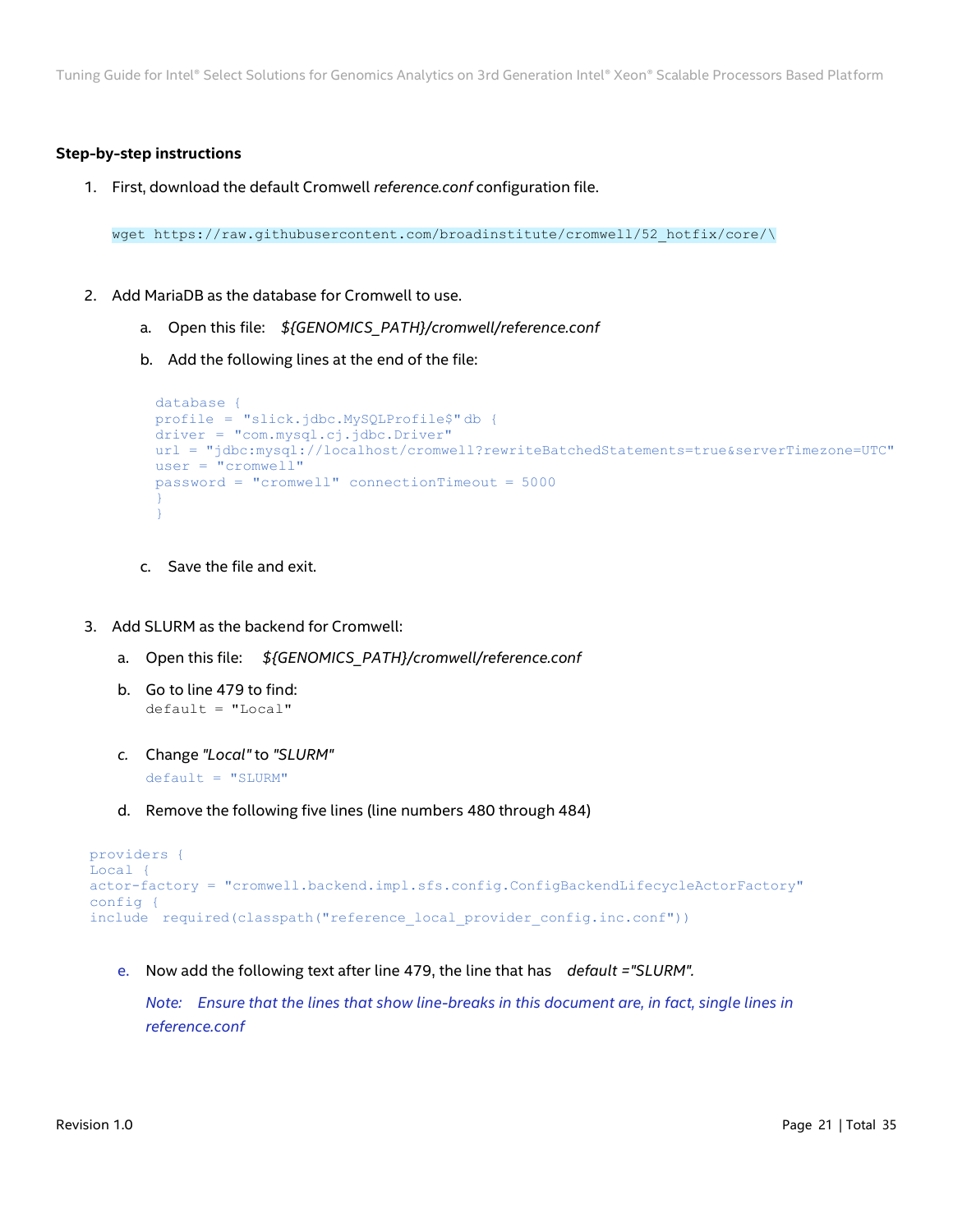```
providers { SLURM {
# Modifying temp directory to write to local disk temporary-directory = "$(/genomics local/)"
actor-factory = "cromwell.backend.impl.sfs.config.ConfigBackendLifecycleActorFactory" config {
root = "cromwell-slurm-exec" runtime-attributes = """
Int runtime minutes = 600 Int cpu = 2
Int memory \overline{mb} = 1024 String queue = "all"
String? docker """
submit = """"sbatch -J ${job name} -D ${cwd} -o ${out} -e ${err} -t ${runtime minutes} -p ${queue} ${"-c " +
cpu} --mem ${meanymb} --wrap "/bin/bash ${script}"
\overline{\mathbf{u}} \overline{\mathbf{u}}kill = "scancel \S{job id}"
check-alive = "squeue -j ${job id}"
job-id-regex = "Submitted batch job (\\d+).*"
}
}
SLURM-BWA {
temporary-directory = "$(/genomics_local/)"
actor-factory = "cromwell.backend.impl.sfs.config.ConfigBackendLifecycleActorFactory" config {
root = "cromwell-slurm-exec" runtime-attributes = """
Int runtime minutes = 600 Int cpu = 2
Int memory \overline{mb} = 1024 String queue = "bwa"
String? docker """
submit = """"sbatch -J \S{job_name} -D \S{cwd} -o \S{out} -e \S{err} -t \S{runtime_minutes} -p \S{queue} \S{"-c " +
cpu} --mem ${memory mb} --wrap "/bin/bash ${script}"
"""
kill = "scanced \{job id}"
check-alive = "squeue -j \S{job id}"
job-id-reqex = "Submitted batch job (\\\d+).*"}
}
SLURM-HAPLO {
temporary-directory = "$(/genomics_local/)"
actor-factory = "cromwell.backend.impl.sfs.config.ConfigBackendLifecycleActorFactory" config {
root = "cromwell-slurm-exec" runtime-attributes = """
Int runtime minutes = 600 Int cpu = 2
Int memory_mb = 1024 String queue = "haplo"
String? docker """
submit = """"sbatch -J ${job_name} -D ${cwd} -o ${out} -e ${err} -t ${runtime_minutes} -p ${queue} ${"-c " +
cpu} --mem ${memory mb} --wrap "/bin/bash ${script}"
"""
kill = "scanced \{job id}"
check-alive = "squeue -j ${job_id}"
job-id-reqex = "Submitted batch job (\\\d+).*"
```

```
f. Save the file and exit.
```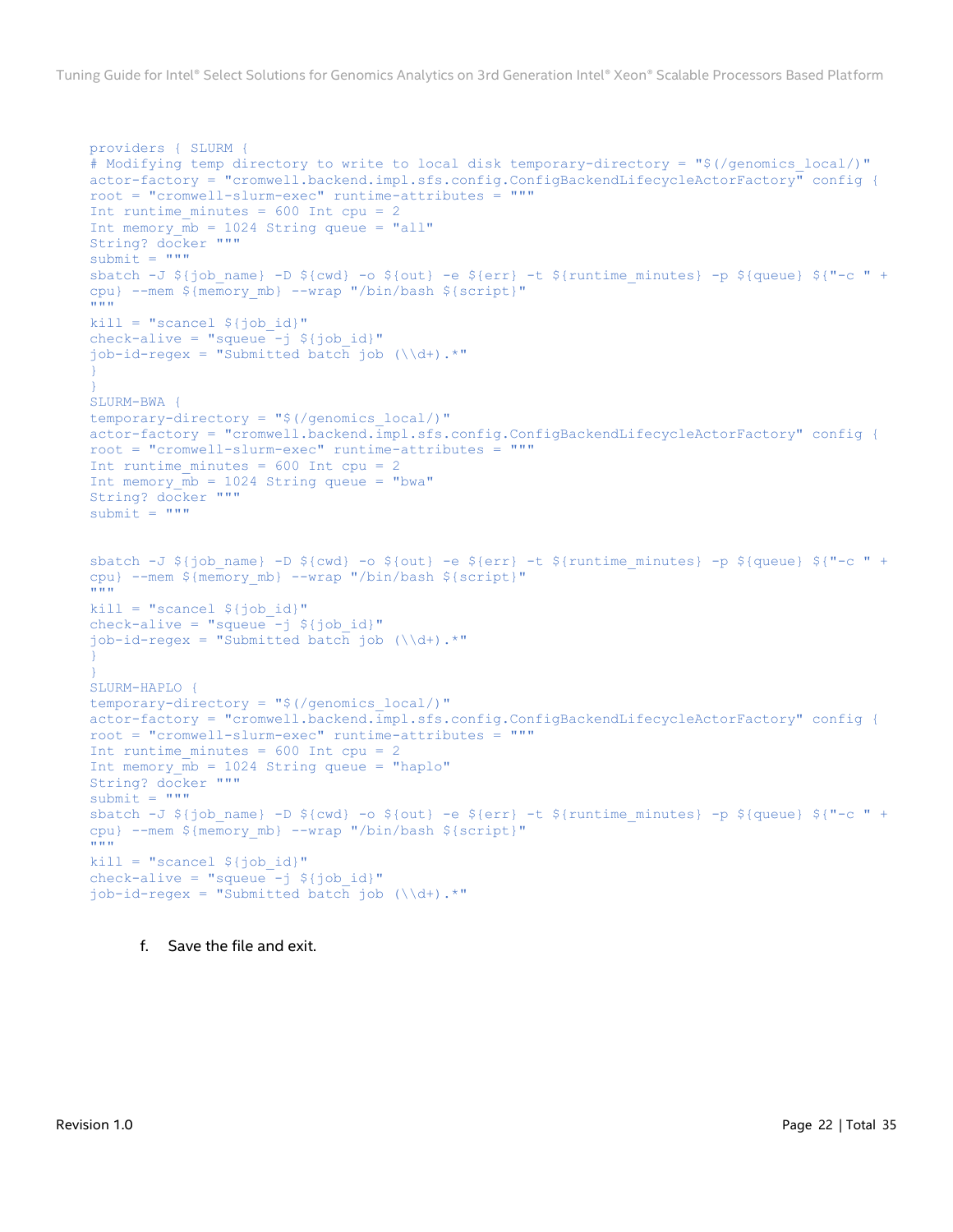## **Summary of the commands**

Here are all the commands in this section:

```
sed -i '$ a database {' reference.conf
sed -i '$ a \ \ profile = \"slick.jdbc.MySQLProfile$\"' reference.conf sed -i '$ a \ \ db {' reference.conf
sed -i '$ a \setminus \ \ driver = \"com.mysql.cj.jdbc.Driver\"' reference.conf
sed -i '$ a \ \ \ \ url = \"jdbc:mysql:\/\/localhost\/cromwell\?rewriteBatched\ Statements=true&serverTimezone=UTC\"' 
reference.conf
sed -i '$ a \setminus \ \ \ user = \"cromwell\"' reference.conf
sed -i '$ a \ \ \ \ password = \"cromwell\"' reference.conf sed -i '$ a \ \ \ \ connectionTimeout = 5000' reference.conf sed
-i '$ a \ \ }' reference.conf
sed -i '$ a }' reference.conf
sed -i '479,484d' reference.conf
sed -i "479i \ \ \ \ \ \ \ \ job-id-regex\ =\ \"Submitted\ batch\ job\ (\\\\\\\d+).*\"" \ reference.conf
sed -i "479i \ \ \ \ \ \ \ \ check-alive\ =\ \"squeue\ -j\ \${job_id}\"" reference.conf sed -i "479i \ \ \ \ \ \ \ \ kill\ =\ \"scancel\ \${job_id}\"" 
reference.conf
sed -i "479i \ \ \ \ \ \ \ \ \"\"\"" reference.conf
sed -i "479i \ \ \ \ \ \ \ \ sbatch\ -J\ \${job_name}\ -D\ \${cwd}\ -o\ \${out}\ -e\ \${err}\ \
-t\ \${runtime_minutes}\ -p\ \${queue}\ \${\"-c\ \"\ +\ cpu}\ --mem\ \${memory_mb}\ \
--wrap\ \"\/bin\/bash\ \${script}\"" reference.conf
sed -i "479i \setminus \setminus \setminus \setminus \setminus \setminus \mathsf{submit} = \\ \mathsf{u} \ reference.conf sed -i "479i \setminus \setminus \setminus \setminus \setminus \setminus \mathsf{u} \ reference.conf
sed -i "479i \\\\\\\\\\ String?\ docker" reference.conf
sed -i "479i \ \ \ \ \ \ \ \ String\ queue\ =\ \"haplo\"" reference.conf sed -i "479i \ \ \ \ \ \ \ \ \ \ nt\ memory_mb\ =\ 1024" reference.conf
sed -i "479i \ \ \ \ \ \ \ \ Int\ cpu\ =\ 2" reference.conf
sed -i "479i \ \ \ \ \ \ \ \ \ nt\ runtime_minutes\ =\ 600" reference.conf sed -i "479i \ \ \ \ \ \ \ \ \ runtime-attributes\ =\ \"\"\""
reference.conf sed -i "479i \ \ \ \ \ \ \ \ root\ =\ \"cromwell-slurm-exec\"" reference.conf sed -i "479i \ \ \ \ \ \ config\ {" reference.conf
sed -i "479i \ \ \ \ \ \ actor-factory\ =\ \"cromwell.backend.impl.sfs.config.\ ConfigBackendLifecycleActorFactory\"" reference.conf
sed -i "479i \ \ \ \ \ \ temporary-directory\ =\ \"\$(\/genomics_local\/)\"" reference.conf sed -i "479i \ \ \ \ SLURM-HAPLO\ {" 
reference.conf
sed -i "479i \ \ \ \ }\ \ " reference.conf sed -i "479i \ \ \ \ \ \ }" reference.conf
sed -i "479i \ \ \ \ \ \ \ \ job-id-regex\ =\ \"Submitted\ batch\ job\ (\\\\\\\d+).*\"" \ reference.conf
sed -i "479i \ \ \ \ \ \ \ \ check-alive\ =\ \"squeue\ -j\ \${job_id}\"" reference.conf sed -i "479i \ \ \ \ \ \ \ \ kill\ =\ \"scancel\ \${job_id}\"" 
reference.conf
sed -i "479i \ \ \ \ \ \ \ \ \"\"\"" reference.conf
sed -i "479i \ \ \ \ \ \ \ \ sbatch\ -J\ \${job_name}\ -D\ \${cwd}\ -o\ \${out}\ -e\ \${err}\ \
-t\ \${runtime_minutes}\ -p\ \${queue}\ \${\"-c\ \"\ +\ cpu}\ --mem\ \${memory_mb}\ \
--wrap\ \"\/bin\/bash\ \${script}\"" reference.conf
sed -i "479i \setminus \setminus \setminus \setminus \setminus \setminus \mathsf{submit} = \\ \mathsf{u} \ reference.conf sed -i "479i \setminus \setminus \setminus \setminus \setminus \setminus \mathsf{u} \ reference.conf
sed -i "479i \ \ \ \ \ \ \ \ \ String?\ docker" reference.conf
```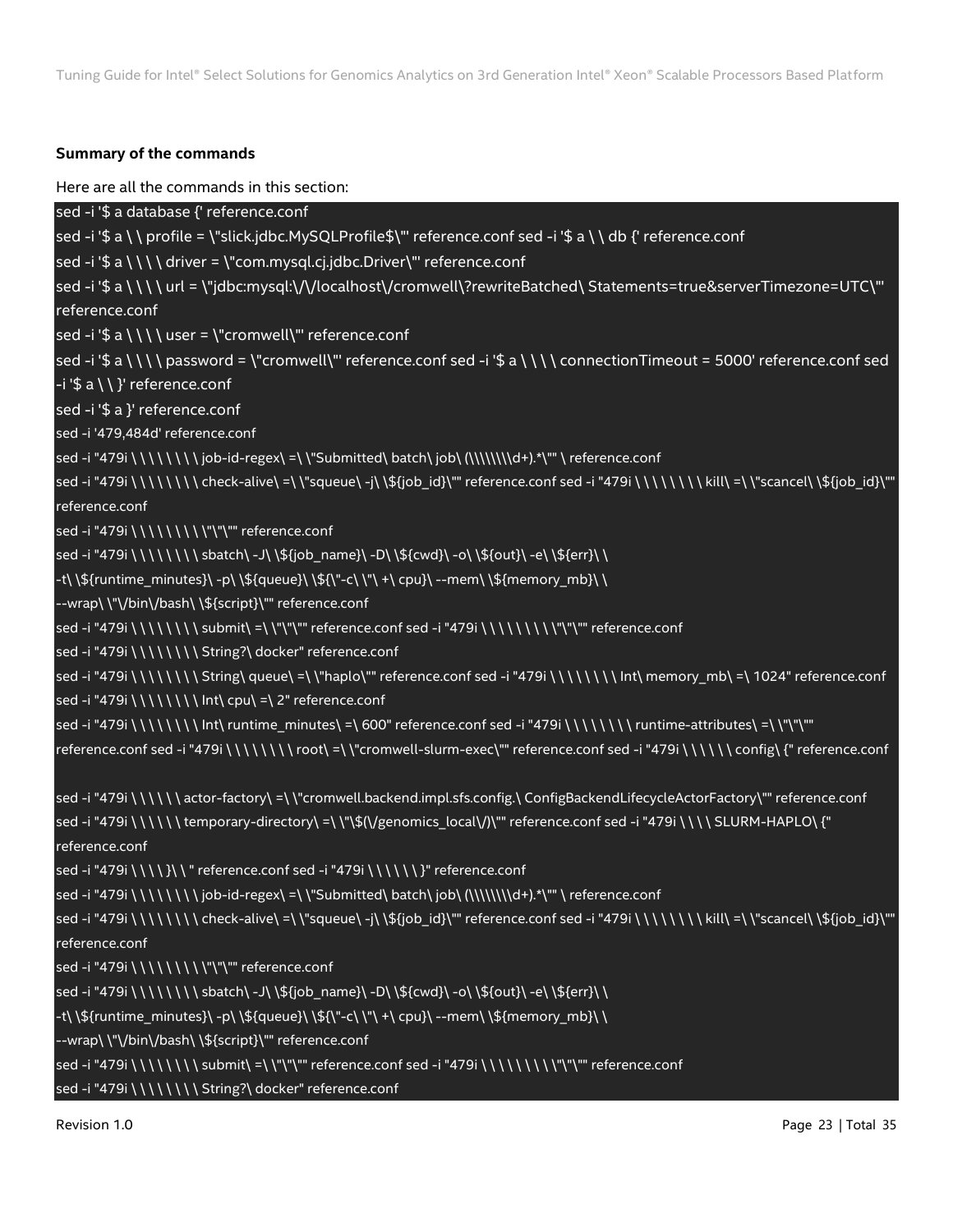sed -i "479i \ \ \ \ \ \ \ \ String\ queue\ =\ \"bwa\"" reference.conf sed -i "479i \ \ \ \ \ \ \ \ \ nt\ memory mb\ =\ 1024" reference.conf sed -i "479i \ \ \ \ \ \ \ \ Int\ cpu\ =\ 2" reference.conf sed -i "479i \ \ \ \ \ \ \ \ Int\ runtime\_minutes\ =\ 600" reference.conf sed -i "479i \ \ \ \ \ \ \ \ runtime-attributes\ =\ \"\"\"" reference.conf sed -i "479i \ \ \ \ \ \ \ \ root\ =\ \"cromwell-slurm-exec\"" reference.conf sed -i "479i \ \ \ \ \ \ config\ {" reference.conf sed -i "479i \ \ \ \ \ \ actor-factory\ =\ \"cromwell.backend.impl.sfs.config.\ ConfigBackendLifecycleActorFactory\"" reference.conf sed -i "479i \ \ \ \ \ \ temporary-directory\ =\ \"\\$(\/genomics\_local\/)\"" reference.conf sed -i "479i \ \ \ \ SLURM-BWA\ {" reference.conf sed -i "479i \ \ \ \ }" reference.conf sed -i "479i \ \ \ \ \ \ \ }\ \ " reference.conf sed -i "479i \\\\\\\\)ob-id-regex\ =\\"Submitted\ batch\ job\ (\\\\\\\d+).\*\"" \ reference.conf sed -i "479i \ \ \ \ \ \ \ \ check-alive\ =\ \"squeue\ -j\ \\${job\_id}\"" reference.conf sed -i "479i \ \ \ \ \ \ \ \ kill\ =\ \"scancel\ \\${job\_id}\"" reference.conf sed -i "479i \ \ \ \ \ \ \ \ \"\"\"" reference.conf sed -i "479i \ \ \ \ \ \ \ \ sbatch\ -J\ \\${job\_name}\ -D\ \\${cwd}\ -o\ \\${out}\ -e\ \\${err}\ \ -t\ \\${runtime\_minutes}\ -p\ \\${queue}\ \\${\"-c\ \"\ +\ cpu}\ --mem\ \\${memory\_mb}\ \ --wrap\ \"\/bin\/bash\ \\${script}\"" reference.conf  $s$ ed -i "479i  $\setminus \setminus \setminus \setminus \setminus \mathcal{S}$ ubmit $\setminus \setminus \setminus \setminus \setminus \mathcal{S}'$ " reference.conf sed -i "479i  $\setminus \setminus \setminus \setminus \setminus \setminus \setminus \setminus \setminus \mathcal{S}'$ " reference.conf sed -i "479i \ \ \ \ \ \ \ \ String?\ docker" reference.conf sed -i "479i \ \ \ \ \ \ \ \ String\ queue\ =\ \"all\"" reference.conf sed -i "479i \ \ \ \ \ \ \ \ Int\ memory\_mb\ =\ 1024" reference.conf sed -i "479i \ \ \ \ \ \ \ \ Int\ cpu\ =\ 2" reference.conf sed -i "479i \ \ \ \ \ \ \ \ \ Int\ runtime\_minutes\ =\ 600" reference.conf sed -i "479i \ \ \ \ \ \ \ \ \ \ runtime-attributes\ =\ \"\"\"" reference.conf sed -i "479i \ \ \ \ \ \ \ \ root\ =\ \"cromwell-slurm-exec\"" reference.conf sed -i "479i \ \ \ \ \ \ config\ {" reference.conf sed -i "479i \ \ \ \ \ \ actor-factory\ =\ \"cromwell.backend.impl.sfs.config.\ ConfigBackendLifecycleActorFactory\"" reference.conf sed -i "479i \ \ \ \ \ \ temporary-directory\ =\ \"\\$(\/genomics\_local\/)\"" reference.conf sed -i "479i \ \ \ \ \ \ #\ Modifying\ temp\ directory\ to\ write\ to\ local\ disk" reference.conf sed -i "479i \ \ \ \ SLURM\ {" reference.conf sed -i "479i \ \ providers\ {" reference.conf sed -i "479i \ \ default\ =\ \"SLURM\"" reference.conf

# <span id="page-23-0"></span>2.3.5. Validating the Cromwell configuration

Validate that the Cromwell installation is working properly by executing a simple smoke test.

1. Change to the "cromwell" user

su - cromwell

2. Change to the Cromwell directory

cd \${GENOMICS\_PATH}/cromwell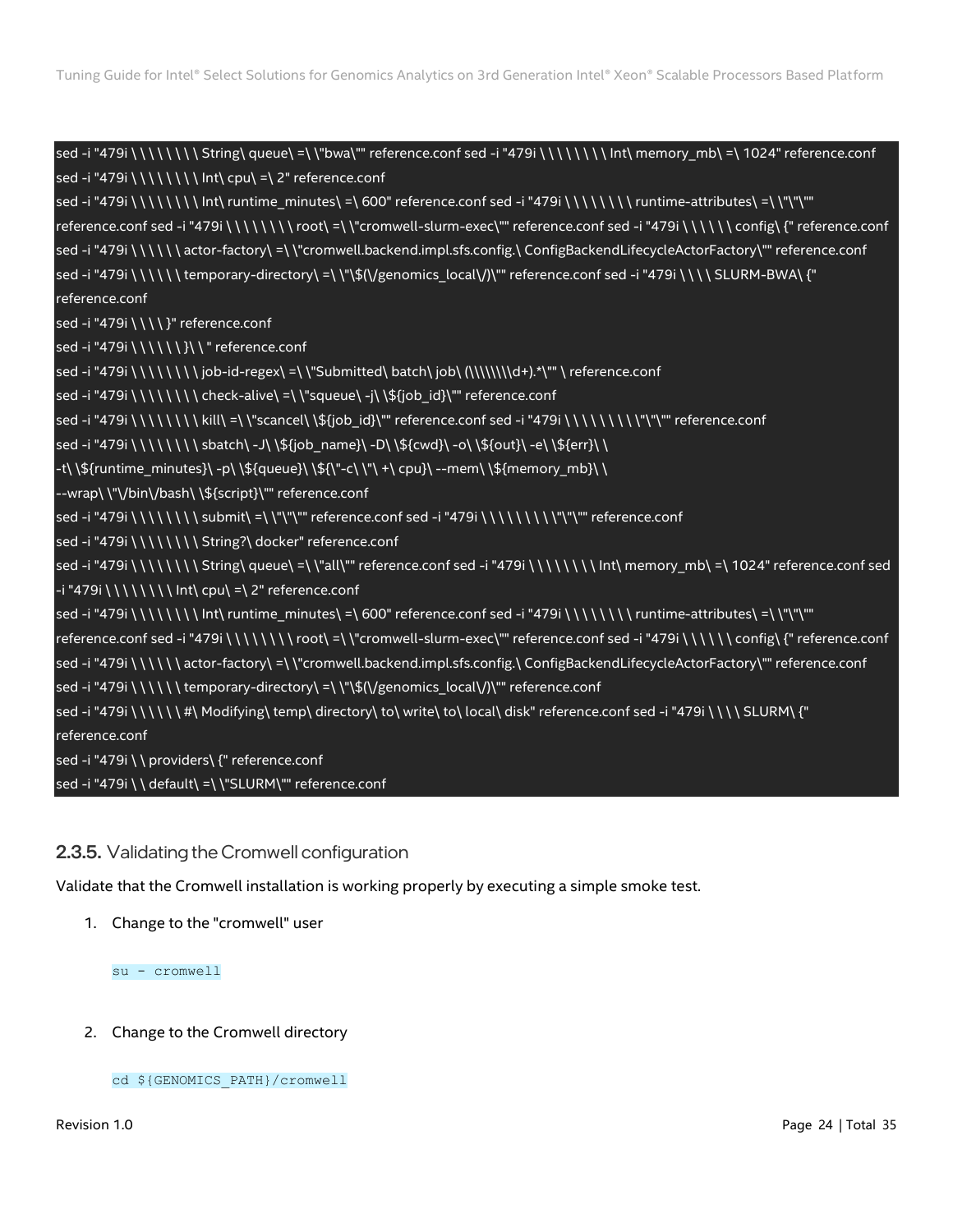3. Start the Cromwell server as a detached process in the background. By default the Cromwell server will be accessible via port 8000. The *cromwell.log* file will contain the messages the Cromwell server generates during execution.

nohup java -jar -Dconfig.file=reference.conf cromwell-52-fix.jar server 2>&1 >>cromwell.log &

4. Confirm that the Cromwell server is running by checking the process list by using the "ps" command:

*Note: The output of the "ps" command will output the PID and other information that we are not concerned with. We are using <…> as a placeholder for that information.*

[cromwell@frontend cromwell]\$ ps aux | grep cromwell | grep server cromwell <PID> <…> java -jar -Dconfig.file=reference.conf cromwell-52-fix.jar server

*Note: In order to stop the Cromwell server, use the "kill -9 <PID>" command where <PID> is the process ID running Cromwell.*

- 5. Now that the Cromwell server process is running, execute an example workflow. This workflow was designed using the Workflow Description Language (WDL). It will ensure that Cromwell is configured correctly with the job scheduler.
	- a. Navigate to your working directory:

cd \${GENOMICS\_PATH}/cromwell/

b. Open a new file named *HelloWorld.wdl* and add the following text:

```
task hello {
String name command {
echo 'Hello ${name}!'
}
output {
File response = stdout()
}
runtime {
memory: "2MB" disk: "2MB"
```
- c. Save the file and exit.
- d. Open a new file called: *HelloWorld.json*
- e. Add the following text to that file: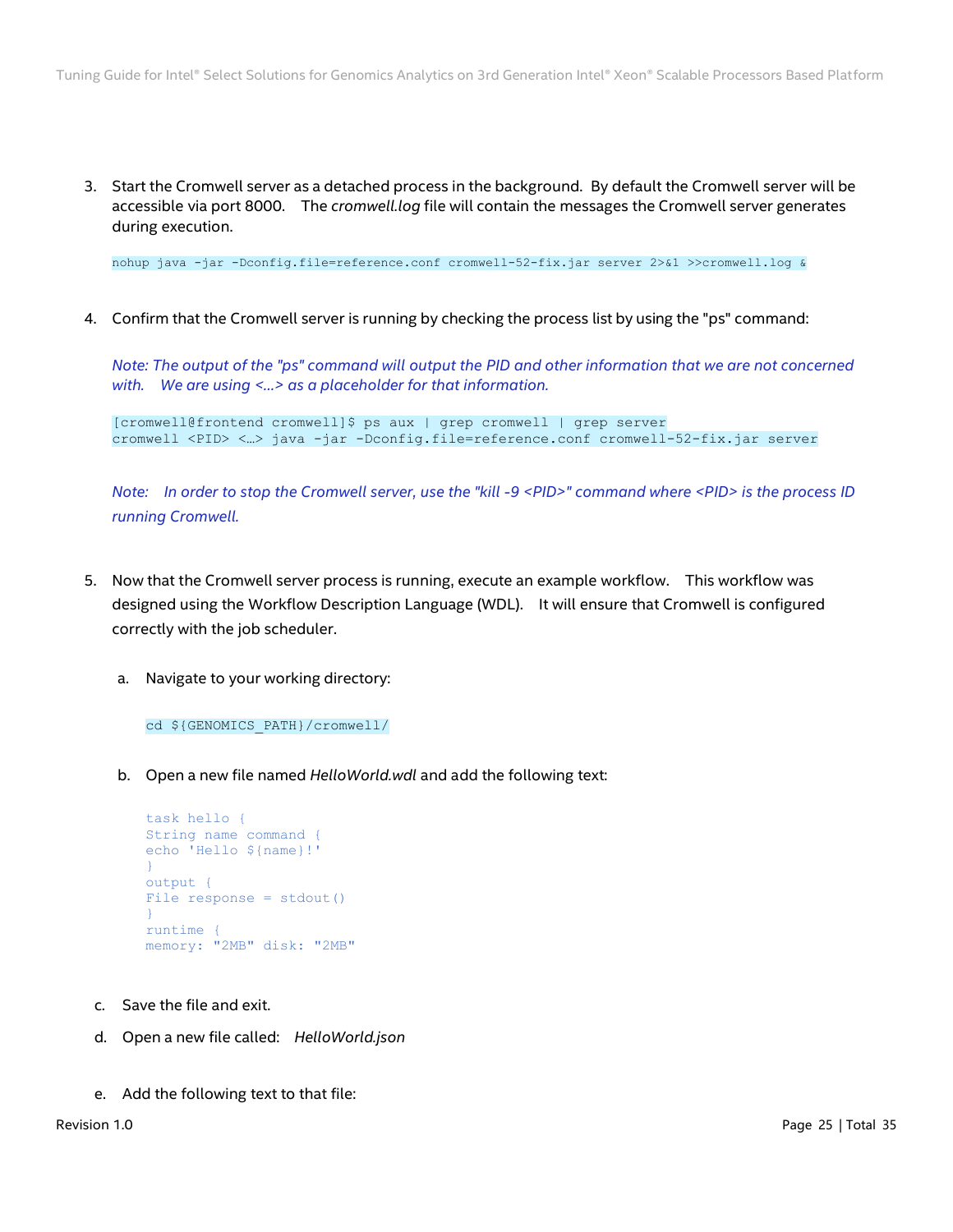```
{"helloWorld.hello.name": "World"}
```
- f. Save the file and exit.
- g. We can now submit the workflow to the Cromwell server using the WDL and JSON input files that were just created:

```
curl -v http://127.0.0.1:8000/api/workflows/v1 -F \
workflowSource=@${GENOMICS_PATH}/cromwell/HelloWorld.wdl -F \
workflowInputs=@${GENOMICS_PATH}/cromwell/HelloWorld.json
```
h. Use the job id provided by the output to check the status of the workflow:

```
curl -v http://127.0.0.1:8000/api/workflows/v1/<id>/status
#After a few minutes, the above command should return a "succeeded" message.
```
#### **Summary of the commands**

Here are all the commands in this section:

```
Revision 1.0 Page 26 | Total 35
su – Cromwell
cd ${GENOMICS_PATH}/cromwell
nohup java -jar -Dconfig.file=reference.conf cromwell-52-fix.jar server 2>&1 >>cromwell.log &
[cromwell@frontend cromwell]$ ps aux | grep cromwell | grep server
cromwell <PID> <…> java -jar -Dconfig.file=reference.conf cromwell-52-fix.jar server
cd ${GENOMICS_PATH}/cromwell/
cat >> HelloWorld.wdl << EOFwdl task hello {
String name command {
echo 'Hello ${name}!'
}
output {
File response = stdout()
}
runtime {
memory: "2MB" disk: "2MB"
```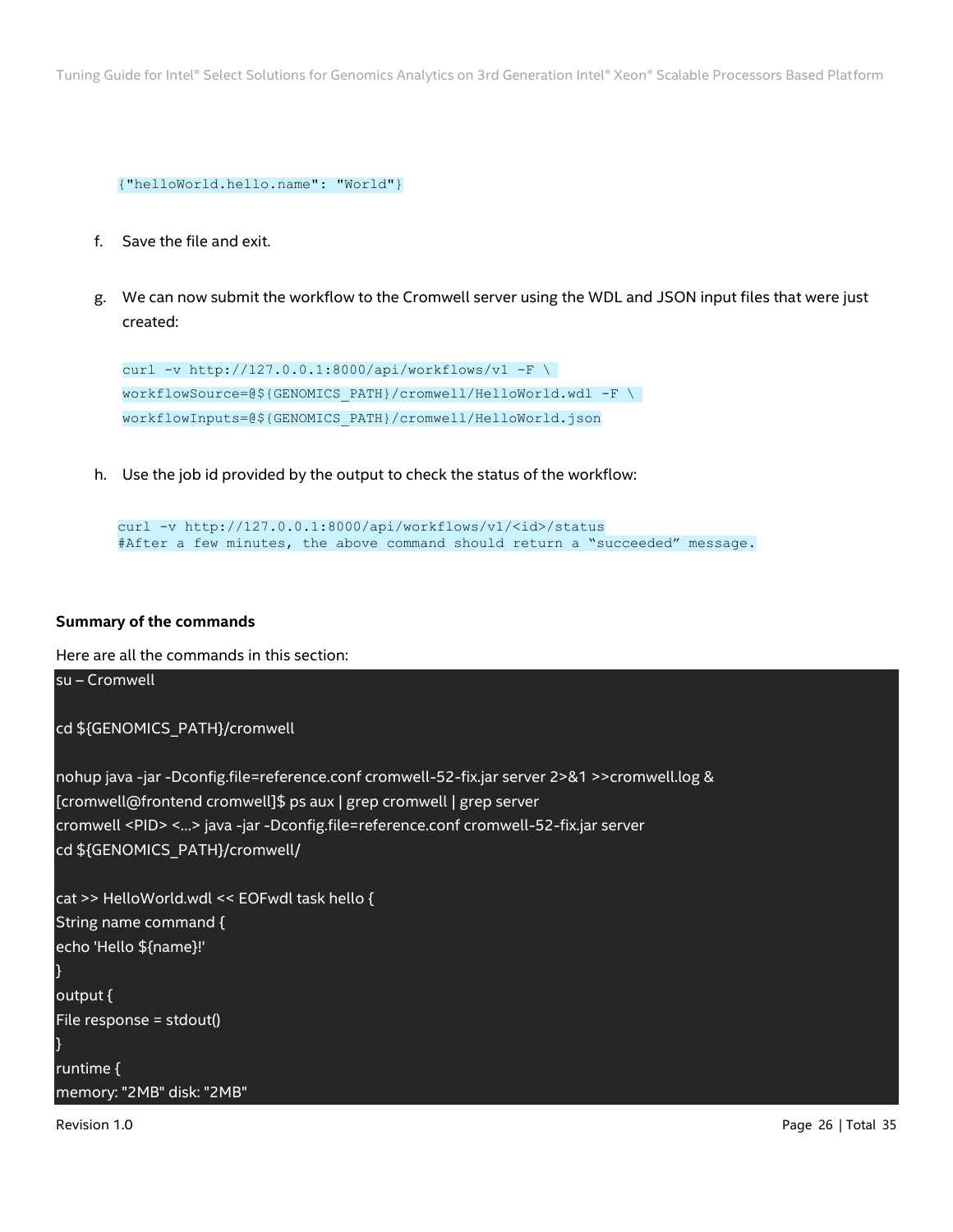} EOFwdl echo {\"helloWorld.hello.name\":\ "World\"}" >> HelloWorld.json curl -v http://127.0.0.1:8000/api/workflows/v1 -F \ workflowSource=@\${GENOMICS\_PATH}/cromwell/HelloWorld.wdl -F \ workflowInputs=@\${GENOMICS\_PATH}/cromwell/HelloWorld.json curl -v http://127.0.0.1:8000/api/workflows/v1/<id>/status #After a few minutes, the above command should return a "succeeded" message.

<span id="page-26-0"></span>2.3.6. Installing the Burrows-Wheeler Aligner (BWA)

BWA is a software package for mapping low-divergent sequences against a large reference genome, such as the human genome. In order to install the Burrows-Wheeler Aligner requires you must compile it.

1. Login to the cromwell user account:

su - cromwell

workflow helloWorld { call hello

2. Create the *tools* subdirectory in the GENOMICS\_PATH directory and enter that directory:

mkdir \${GENOMICS\_PATH}/tools

3. Download the recommended version of the BWA software package:

wget https://github.com/lh3/bwa/releases/download/v0.7.17/bwa-0.7.17.tar.bz2

4. Unpack the tarball:

tar -xjf bwa-0.7.17.tar.bz2

} }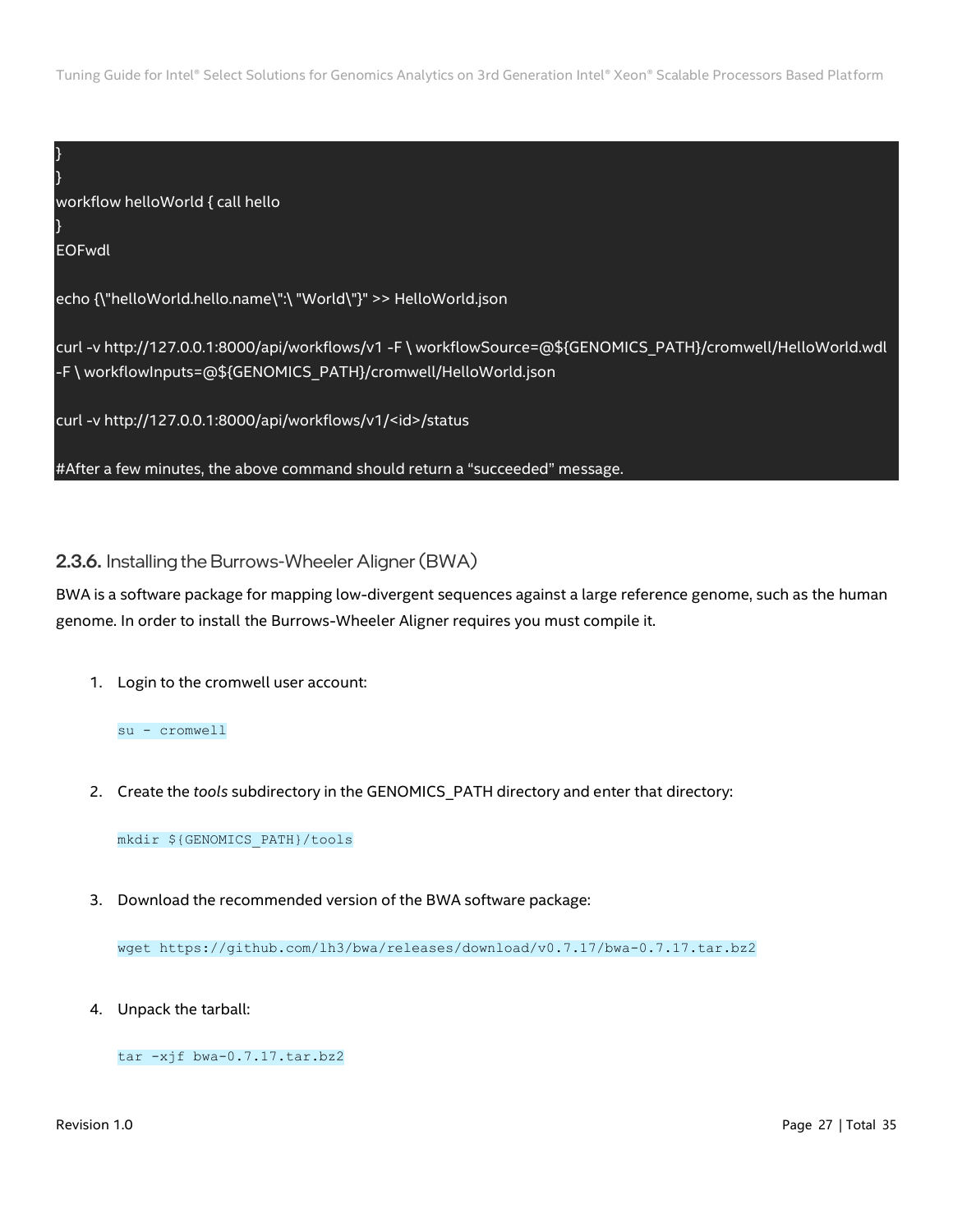5. Compile BWA:

cd bwa-0.7.17

6. Make a symlink:

cd \${GENOMICS\_PATH}/tools

# **Summary of the commands**

## Here are all the commands in this section:

su - cromwell

mkdir \${GENOMICS\_PATH}/tools

wget https://github.com/lh3/bwa/releases/download/v0.7.17/bwa-0.7.17.tar.bz2

tar -xjf bwa-0.7.17.tar.bz2

cd bwa-0.7.17

# cd \${GENOMICS\_PATH}/tools

# <span id="page-27-0"></span>2.3.7. Installing the Genome Analysis ToolKit(GATK)

The Genome Analysis ToolKit (GATK) is the industry standard for identifying SNPs and indels in germline DNA and RNAseq data. It is a collection of command-line tools for analyzing high-throughput sequencing data with a primary focus on variant discovery. The tools can be used individually or chained together into complete workflows. The Broad Institute provides end-to-end workflows, called GATK Best Practices, tailored for specific use cases. The Intel® Genomics Kernel Library with AVX-512 performance improvements is directly integrated into GATK.

1. Navigate to the staging folder:

cd \${GENOMICS\_PATH}/tools

2. Download the latest version of GATK:

wget \ https://github.com/broadinstitute/gatk/releases/download/4.1.9.0/gatk-4.1.9.0.zip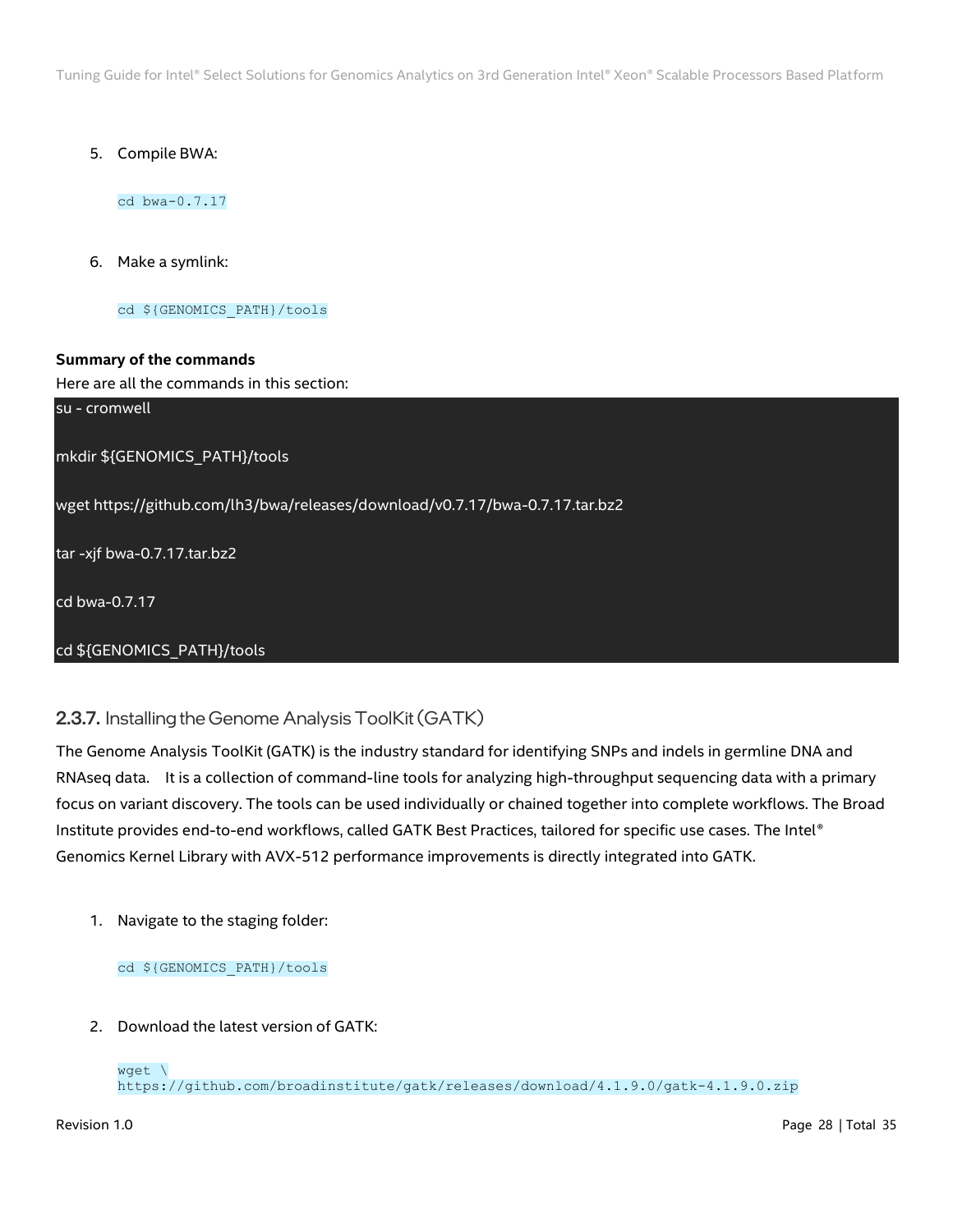3. Unpack the zip file:

unzip gatk-4.1.9.0.zip

4. Add the PATH to the default user environment:

echo "export PATH=\\${GENOMICS\_PATH}/tools/gatk-4.1.9.0:\\$PATH" >> /etc/bashrc

5. Make tools symlink:

cd \${GENOMICS\_PATH}/tools

ln -s gatk-4.1.9.0 gatk

ln -s gatk-4.1.9.0/gatk-package-4.1.9.0-local.jar gatk-jar

#### **Summary of the commands**

Here are all the commands in this section:

| cd \${GENOMICS PATH}/tools                                                        |
|-----------------------------------------------------------------------------------|
| wget \                                                                            |
| https://github.com/broadinstitute/gatk/releases/download/4.1.9.0/gatk-4.1.9.0.zip |
| unzip gatk-4.1.9.0.zip                                                            |
| echo "export PATH=\\${GENOMICS_PATH}/tools/gatk-4.1.9.0:\\$PATH" >> /etc/bashrc   |
| cd \${GENOMICS PATH}/tools                                                        |
| $\ln$ -s gatk-4.1.9.0 gatk                                                        |
| In -s gatk-4.1.9.0/gatk-package-4.1.9.0-local.jar gatk-jar                        |

# <span id="page-28-0"></span>2.3.8. Installing Picard

1. When logged on as user, Cromwell, navigate to the staging folder:

cd \${GENOMICS\_PATH}/tools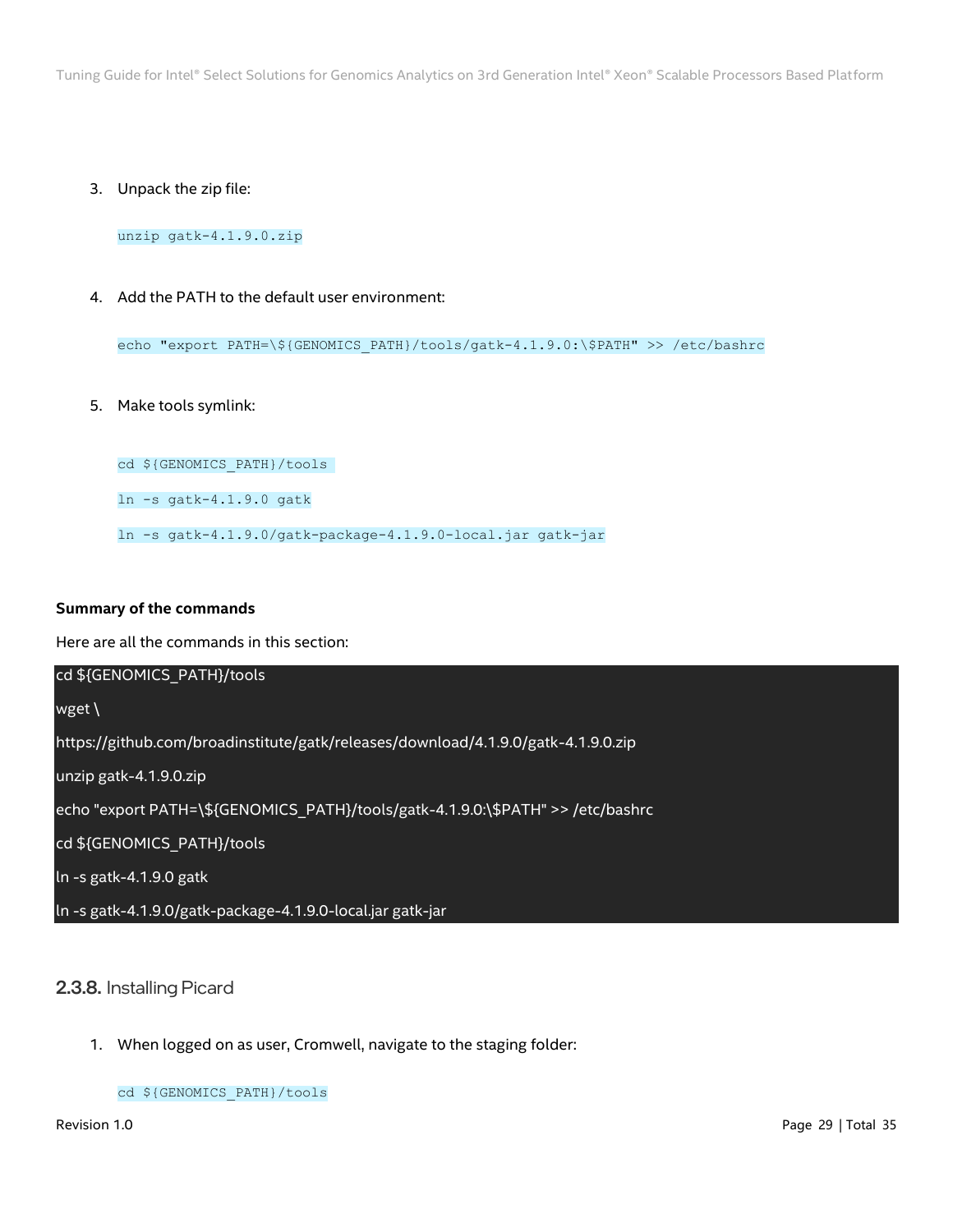## 2. Download the recommended version of Picard

wget https://github.com/broadinstitute/picard/releases/download/2.23.8/picard.jar

#### **Summary of the commands**

Here are all the commands in this section:

# cd \${GENOMICS\_PATH}/tools

wget https://github.com/broadinstitute/picard/releases/download/2.23.8/picard.jar

# <span id="page-29-0"></span>2.3.9. Installing Samtools

1. Change to the *tools* directory

#### cd \${GENOMICS\_PATH}/tools

2. Download the recommended version of the SAMtools software:

wget https://github.com/samtools/samtools/releases/download/1.9/samtools-1.9.tar.bz2

3. Unpack the tarball:

tar -xjf samtools-1.9.tar.bz2

4. Compile and install Samtools:

cd samtools-1.9

./configure -prefix=\${GENOMICS\_PATH}/tools

make

5. Make a symlink:

\${GENOMICS\_PATH}/tools

ln -s samtools-1.9 samtools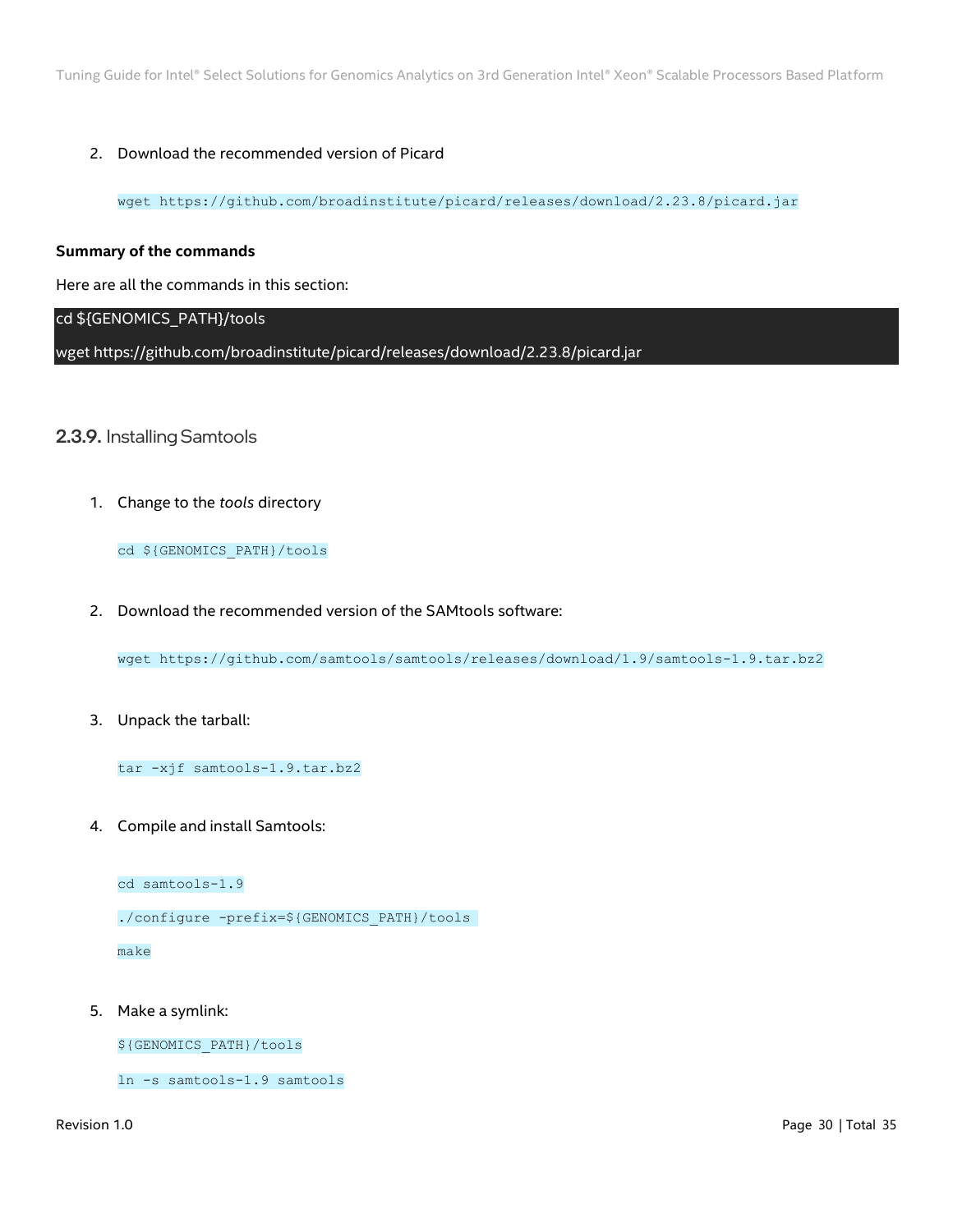#### **Summary of the commands**

Here are all the commands in this section:

| cd \${GENOMICS PATH}/tools                                                           |
|--------------------------------------------------------------------------------------|
| wget https://github.com/samtools/samtools/releases/download/1.9/samtools-1.9.tar.bz2 |
| tar -xjf samtools-1.9.tar.bz2                                                        |
| cd samtools-1.9                                                                      |
| ./configure -prefix=\${GENOMICS_PATH}/tools                                          |
| make                                                                                 |
| \${GENOMICS_PATH}/tools                                                              |
| In -s samtools-1.9 samtools                                                          |

# <span id="page-30-0"></span>2.3.10. Installing VerifyBamID2

You must build the project from the source code. See the details at: https://github.com/Griffan/VerifyBamID

1. Navigate to the tools folder:

cd \${GENOMICS\_PATH}/tools

2. Create the file *build\_verify.sh* and add the following contents:

```
#https://github.com/broadinstitute/warp/tree/cec97750e3819fd88ba382534aaede8e05ec52df/dockers/b
road/ VerifyBamId
cd $GENOMICS_PATH/tools
VERIFY_BAM_ID_COMMIT="c1cba76e979904eb69c31520a0d7f5be63c72253" GIT_HASH=$VERIFY_BAM_ID_COMMIT
HTS INCLUDE DIRS=$GENOMICS_PATH/tools/samtools-1.9/htslib-1.9/
HTS LIBRARIES=$GENOMICS PATH/tools/samtools-1.9/htslib-1.9/libhts.a
wget -nc https://github.com/Griffan/VerifyBamID/archive/$GIT_HASH.zip && \ unzip -o
$GIT HASH.zip && \
cd VerifyBamID-$GIT_HASH && \ mkdir build && \
cd build && \
echo cmake -DHTS_INCLUDE_DIRS=$HTS_INCLUDE_DIRS -DHTS_LIBRARIES=$HTS_LIBRARIES .. && \
CC=\$(which gcc) CXX=\$(which g++) \
cmake -DHTS_INCLUDE_DIRS=$HTS_INCLUDE_DIRS -DHTS_LIBRARIES=$HTS_LIBRARIES .. && \
make && \
make test && \ cd ../../
mv $GENOMICS PATH/tools/VerifyBamID-$GIT HASH $GENOMICS PATH/tools/VerifyBamID && \ rm -rf
$GENOMICS_PATH/tools/$GIT_HASH.zip $GENOMICS_PATH/tools/VerifyBamID-$GIT_HASH
```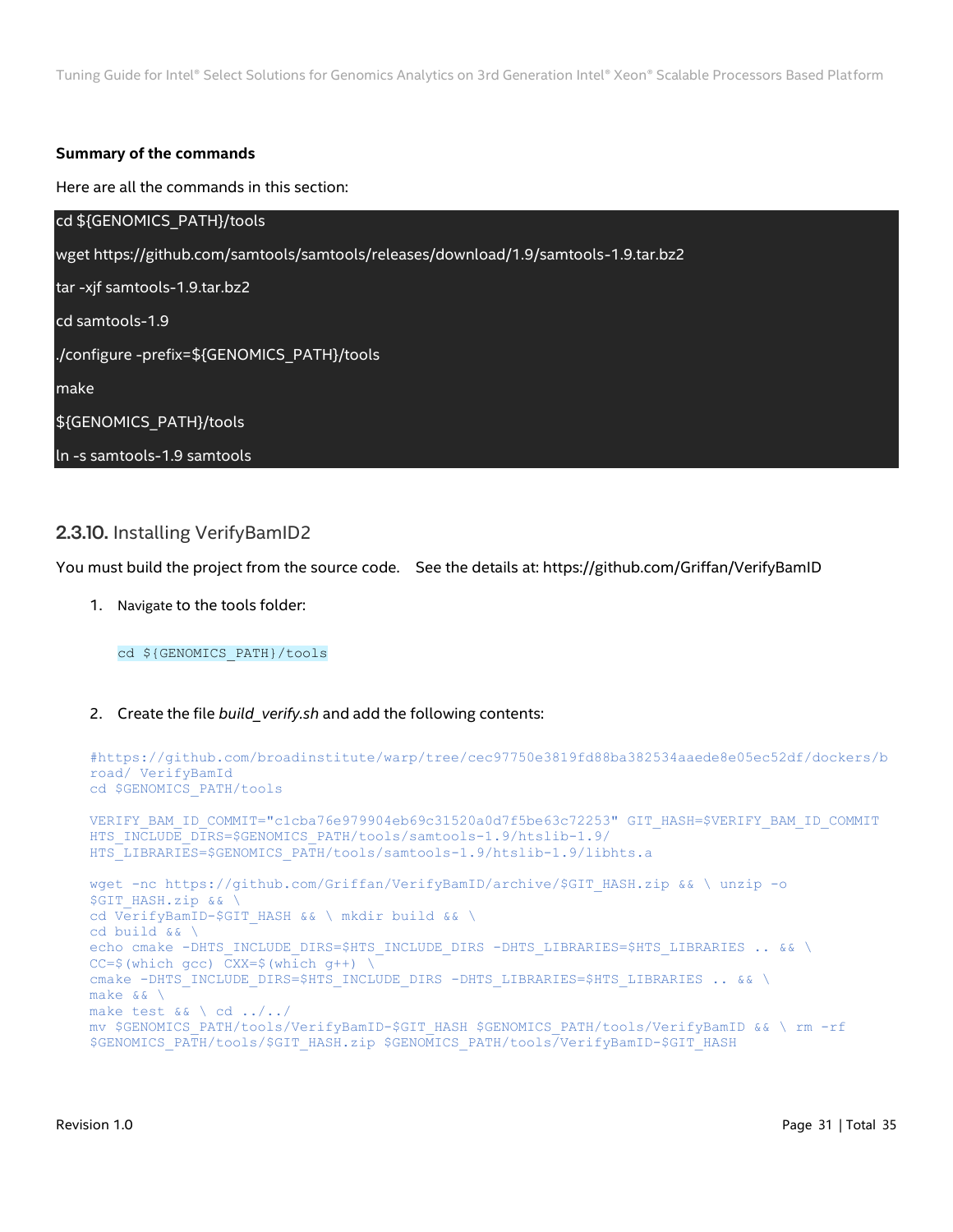3. Run the new script to build and install VerifyBamID2:

sh ./build\_verify.sh

# <span id="page-31-0"></span>3. Using the 20K Throughput Run to verify your configuration

The 20K Sample Test provides a quick end-to-end smoke test. It runs a Broad Best Practices Workflow with a short input dataset. A single Whole Genome Sequence (WGS) can take hours to run. Using the recommended hardware, this test should complete in 30-40 minutes.

1. Login to the cromwell user account:

su - cromwell

2. Navigate to the cromwell installation folder:

cd \${GENOMICS\_PATH}/cromwell

3. Clone the workflow repo (as a user). Configure Git proxy settings as needed for your environment.

git clone https://github.com/Intel-HLS/BIGstack.git

4. Review the values in the "configure" values for proper DATA and TOOL paths on your system. DATA should be a filesystem all worker nodes can reach and have atleast 2TB of free space. The benchmark Step2 will download data from the Broad Institute and configure the proxy settings as setup in configure.

vim configure

5. Configure the test based on the detail in the "configure" file:

./step01\_Configure\_20k\_Throughput-run.sh

6. Download data in the DATA\_PATH provided in the configure file:

./step02\_Download\_20k\_Data\_Throughput-run.sh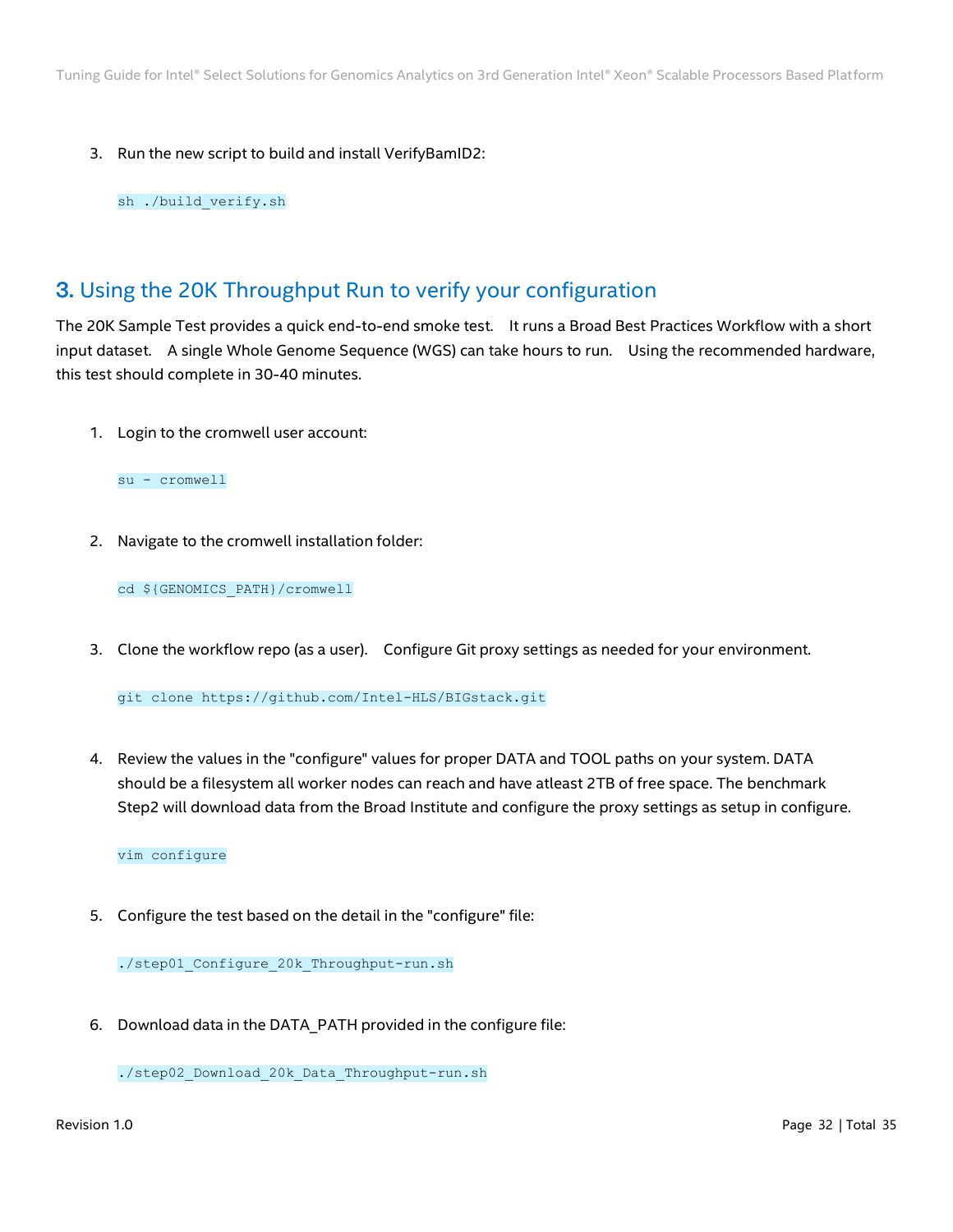7. Run the Throughput benchmark:

./step03 Cromwell Run 20k Throughput-run.sh

8. Monitor the workflow for the Workflow status - Failed, Succeeded, Running:

./step04\_Cromwell\_Monitor\_Single\_Sample\_20k\_Workflow.sh

9. To view the final output of 20k Throughput run, execute *step05\_Single\_Sample\_20k\_Workflow\_Output.sh*

./step05\_Single\_Sample\_20k\_Workflow\_Output.sh Total Elapsed Time for 64 workflows: 'X' minutes: 'Y' seconds Average Elapsed Time for Mark Duplicates: 'X.YZ' minutes

# <span id="page-32-2"></span><span id="page-32-0"></span>4. Troubleshooting the genomics software stack

The following section describes steps for troubleshooting issues that may arise during the installation of the genomics software stack.

- <span id="page-32-1"></span>4.1. Troubleshooting failure to log into MariaDB
	- 1. Stop MariaDB:

systemctl stop mariadb

2. Start a safe session and login:

mysqld\_safe --skip-grant-tables --skip-networking & mysql -u root

3. Set a new password for root user or change password as desired:

MariaDB [(none)]> FLUSH PRIVILEGES; MariaDB [(none)]> SET PASSWORD FOR 'root'@'localhost' = PASSWORD('password'); MariaDB [(none)]> EXIT;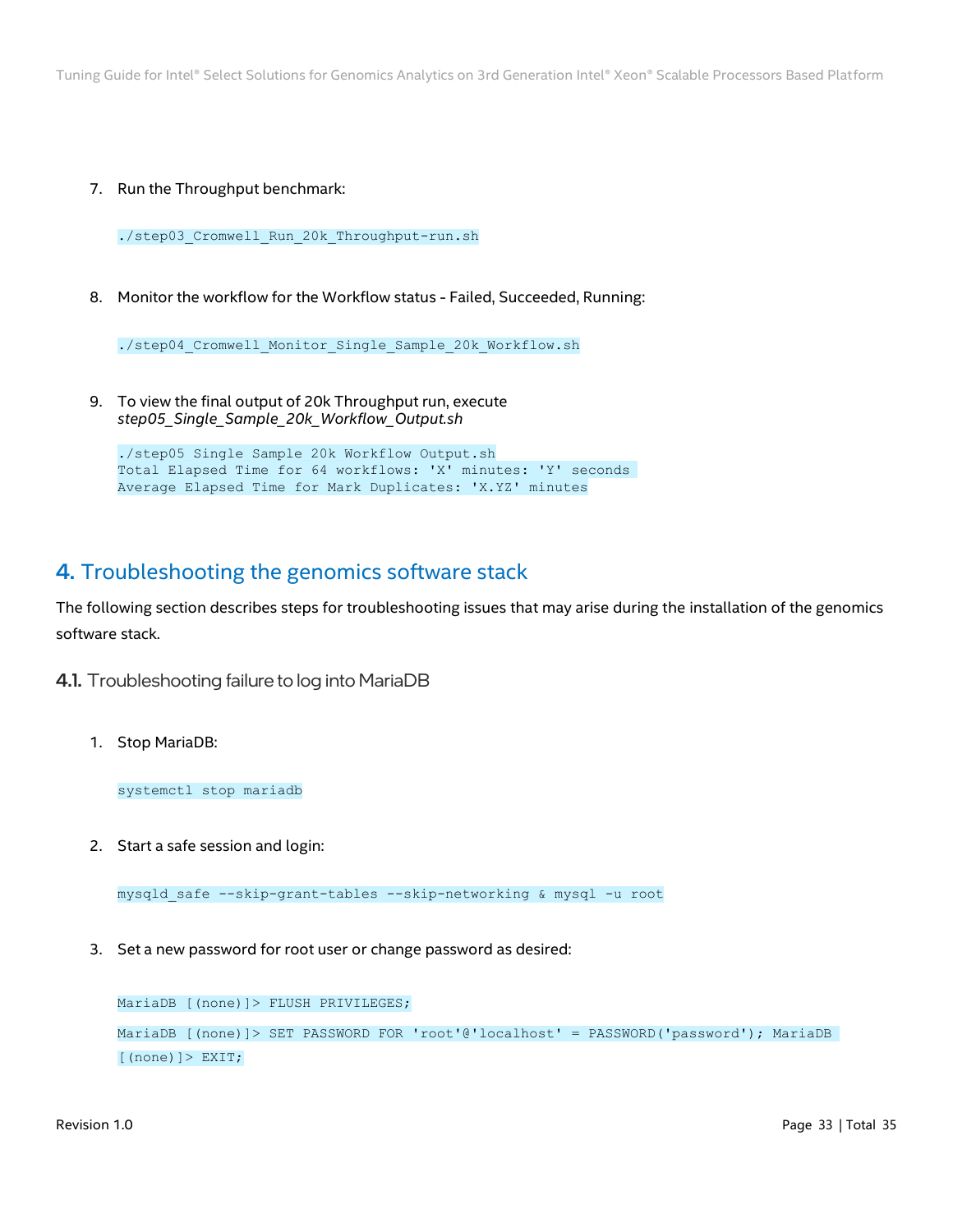## 4. Cleanup and restart MariaDB:

kill `cat /var/run/mariadb/mariadb.pid` systemctl start mariadb

5. Log into the MariaDB server as the database administrator. Enter the root password when prompted and resume the setup process:

mysql -h localhost -u root -p

# <span id="page-33-0"></span>5. Installing optional components

The Intel® System Configuration Utility, Save and Restore System Configuration Utility (syscfg), is a command-line utility that can be used to display or set several BIOS and management firmware settings.

# <span id="page-33-1"></span>6. Conclusion

This guide contains recommendations for tuning software used in the Intel® Select Solutions for Genomics Analytics on the 3rd Generation Intel® Xeon® Scalable Processors Based Platform. *HPC Cluster Tuning on 3rd Generation Intel® Xeon® Scalable Processors* describes the hardware configuration.

# <span id="page-33-2"></span>7. Feedback

We value your feedback. If you have comments (positive or negative) on this guide or are seeking something that is not part of this guide, [please reach out](https://community.intel.com/t5/Software-Tuning-Performance/bd-p/software-tuning-perf-optimization) and let us know what you think.